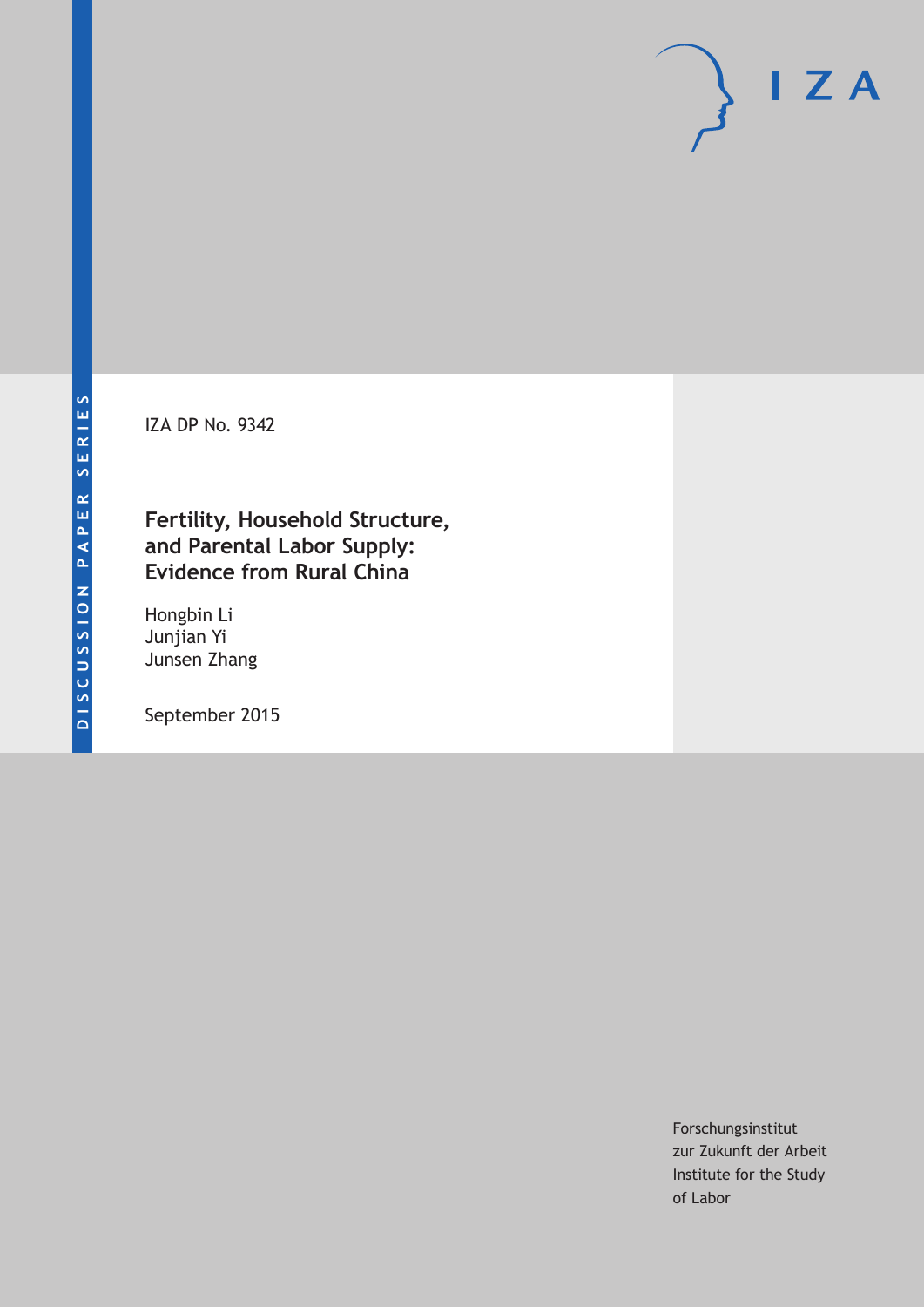# **Fertility, Household Structure, and Parental Labor Supply: Evidence from Rural China**

## **Hongbin Li**

*Tsinghua University and IZA* 

# **Junjian Yi**

*National University of Singapore and IZA* 

### **Junsen Zhang**

*Chinese University of Hong Kong and IZA*

Discussion Paper No. 9342 September 2015

IZA

P.O. Box 7240 53072 Bonn **Germany** 

Phone: +49-228-3894-0 Fax: +49-228-3894-180 E-mail: iza@iza.org

Any opinions expressed here are those of the author(s) and not those of IZA. Research published in this series may include views on policy, but the institute itself takes no institutional policy positions. The IZA research network is committed to the IZA Guiding Principles of Research Integrity.

The Institute for the Study of Labor (IZA) in Bonn is a local and virtual international research center and a place of communication between science, politics and business. IZA is an independent nonprofit organization supported by Deutsche Post Foundation. The center is associated with the University of Bonn and offers a stimulating research environment through its international network, workshops and conferences, data service, project support, research visits and doctoral program. IZA engages in (i) original and internationally competitive research in all fields of labor economics, (ii) development of policy concepts, and (iii) dissemination of research results and concepts to the interested public.

IZA Discussion Papers often represent preliminary work and are circulated to encourage discussion. Citation of such a paper should account for its provisional character. A revised version may be available directly from the author.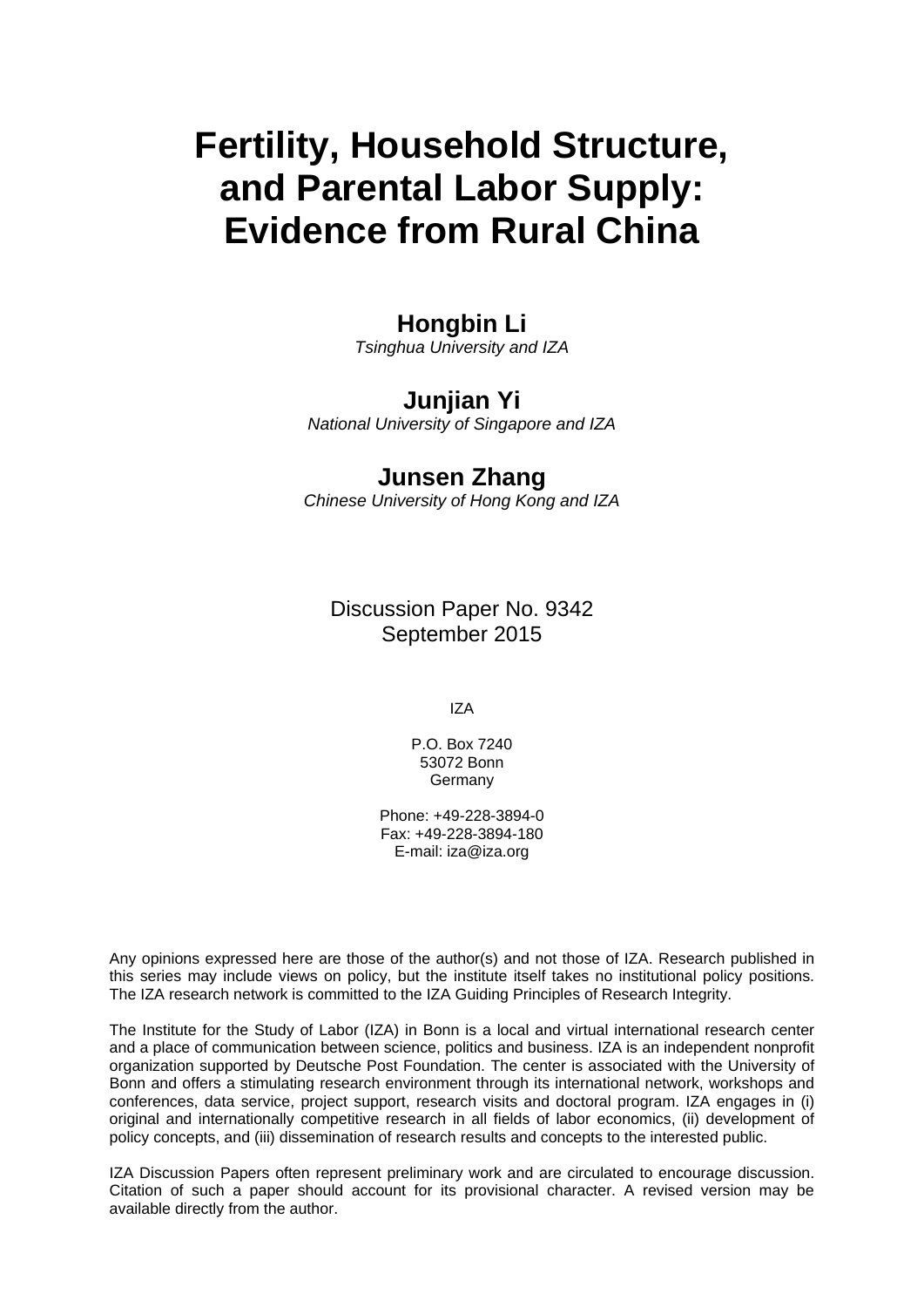IZA Discussion Paper No. 9342 September 2015

# **ABSTRACT**

# **Fertility, Household Structure, and Parental Labor Supply: Evidence from Rural China\***

This paper tests the effects of fertility on household structure and parental labor supply in rural China. To solve the endogeneity problem, we use a unique survey on households with twin children and a comparison group of non-twin households. The ordinary least squares estimates show a negative correlation between fertility and parental labor supply. Using twinning as a natural experiment, we do not find evidence on the negative effects of fertility on parental labor supply. By contrast, we find that the twinning-induced increase in fertility enhances significantly the coresidence of grandparents. The results remain robust when we use the Chinese 1990 population census. We suggest that the negative effects of fertility on parental labor supply are mitigated by the childcare provided by grandparents. Our results have important implications for population and public childcare policies.

JEL Classification: J13, J18, J22, O10

Keywords: fertility, parental labor supply, household structure

Corresponding author:

 $\overline{\phantom{a}}$ 

Junjian Yi Department of Economics Faculty of Arts & Social Sciences National University of Singapore AS2 Level 6, 1 Arts Link Singapore 117570 Singapore E-mail: junjian@nus.edu.sg

<sup>\*</sup> We would like to thank James Heckman and Robert Pollak for their valuable comments and suggestions.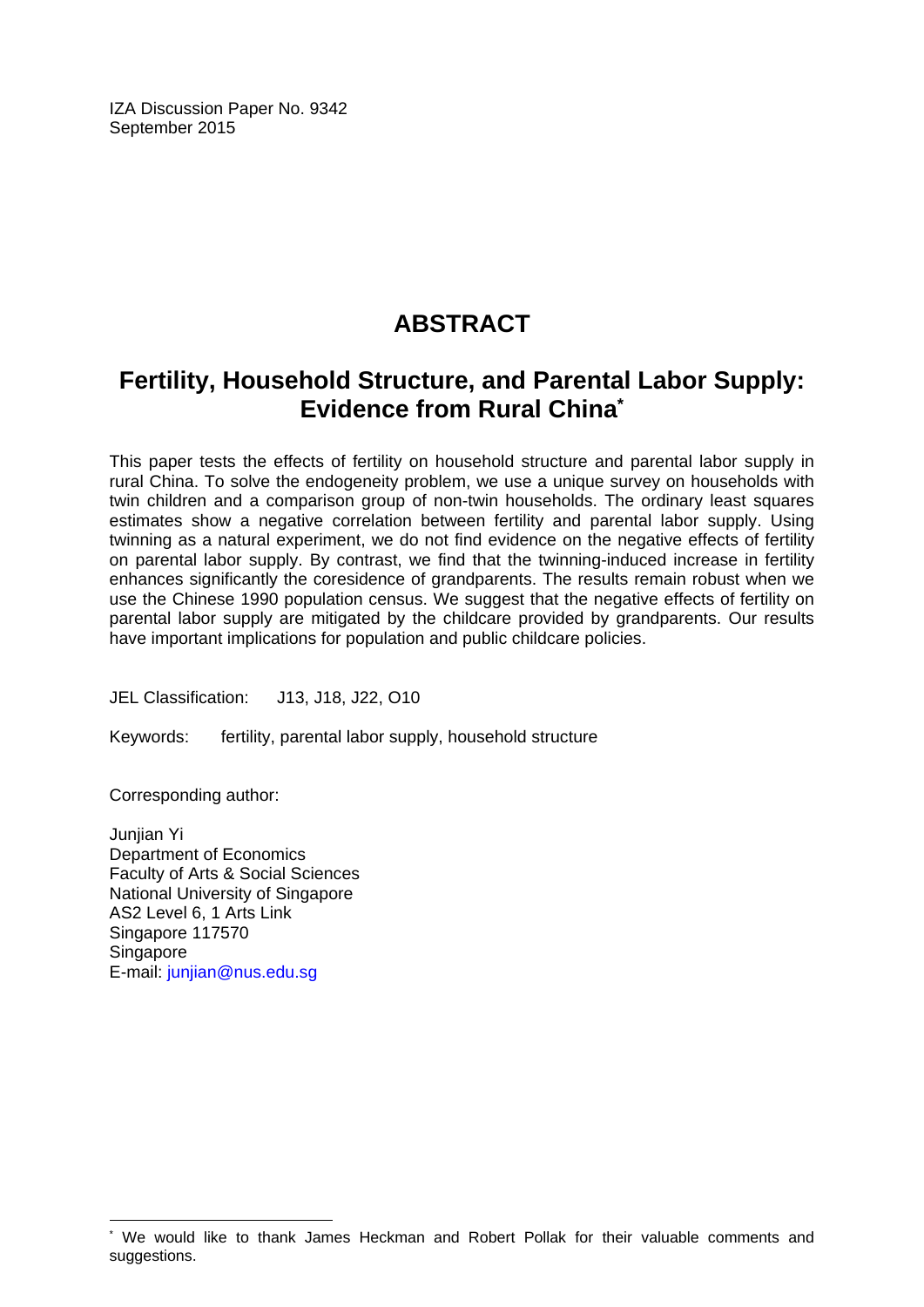# 1 Introduction

Standard economic models predict a negative effect of fertility on parental labor supply, especially mothers' [\(Borjas, 2000\)](#page-21-0), because parents need to allocate time to childcare. Such models assume a nuclear family, in which the only adults who can provide labor are parents. These models fit well for data from developed countries [\(Killingsworth & Heckman, 1986;](#page-22-0) [Angrist & Evans, 1998\)](#page-21-1),<sup>[1](#page-3-0)</sup> but less so for data from developing countries [\(Cruces & Galiani, 2007;](#page-22-1) Agüero & Marks, 2008, [2011;](#page-21-3) Cáceres-Delpiano, [2](#page-3-1)012).<sup>2</sup>

Such negative association between fertility and labor supply may not exist in developing countries, where extended families with three generations living in one household are common [\(Rosen](#page-23-0)[zweig & Wolpin, 1985;](#page-23-0) Chu *[et al.](#page-21-5)*, [2011\)](#page-21-5).<sup>[3](#page-3-2)</sup> For extended families, the effect of fertility on parental labor supply depends on the substitutability between grandparents' time and parents' time in caring for children. Because the time cost of grandparents is lower than that of parents, in response to the increase in fertility, grandparents may move to live with their children and grandchildren, increasing their time allocated to childcare and household chores. In this scenario, household structure endogenously responds to the change in fertility, and parental labor supply does not necessarily decrease with fertility. Unfortunately, no prior study has addressed the issue of mediating role of extended families in examining the effects of fertility on parental labor supply.

This paper aims to test the effects of fertility on parental labor supply with particular attention to the mediating role of childcare provided by grandparents in extended families. Drawing on

<span id="page-3-0"></span><sup>&</sup>lt;sup>1</sup>The empirical literature testing the causal effects of fertility on parental labor supply from developed countries is in abundance [\(Cain, 1966;](#page-21-6) [Fleisher & Rhodes, 1979;](#page-22-2) [Cramer, 1980;](#page-22-3) [Rosenzweig & Wolpin, 1980;](#page-23-1) [Willis, 1987;](#page-24-0) [Angrist](#page-21-1) [& Evans, 1998;](#page-21-1) [Ebenstein, 2009\)](#page-22-4). See also two survey papers by [Nakamura & Nakamura](#page-23-2) [\(1992\)](#page-23-2) and [Browning](#page-21-7) [\(1992\)](#page-21-7).

<span id="page-3-1"></span><sup>&</sup>lt;sup>2</sup>The empirical literature from developing countries is relatively small [\(Cruces & Galiani, 2007;](#page-22-1) Agüero & Marks, [2008,](#page-21-2) [2011;](#page-21-3) Cáceres-Delpiano, 2012). Using twinning as a natural experiment, Cáceres-Delpiano [\(2012\)](#page-21-4) finds that although fertility decreases labor supply for mothers with more schooling years and living in urban areas, it does not have a significant effect on maternal labor supply for residents from rural areas and from Asia. We provide an explanation for the insignificant effect on maternal labor supply for residents in Asia in Cáceres-Delpiano [\(2012\)](#page-21-4). Following [Angrist & Evans](#page-21-1) [\(1998\)](#page-21-1), [Cruces & Galiani](#page-22-1) [\(2007\)](#page-22-1) uses the sex composition of the first two children as an instrument for fertility. They find that fertility decreases the labor supply of women in Argentina and Mexico.

<span id="page-3-2"></span><sup>&</sup>lt;sup>3</sup>[Chu & Yu](#page-22-5) [\(2009\)](#page-22-5) show that more than 20% of the Chinese rural households live with three generations. Within the first few years after the marriage of young adults, 72% of them live with their parents. Furthermore, the parents of husbands and the young couples usually live in the same village even if they do not live together. [Rosenzweig &](#page-23-0) [Wolpin](#page-23-0) [\(1985\)](#page-23-0) find that 62% of all farm households in rural India contain at least two generations of adult kin.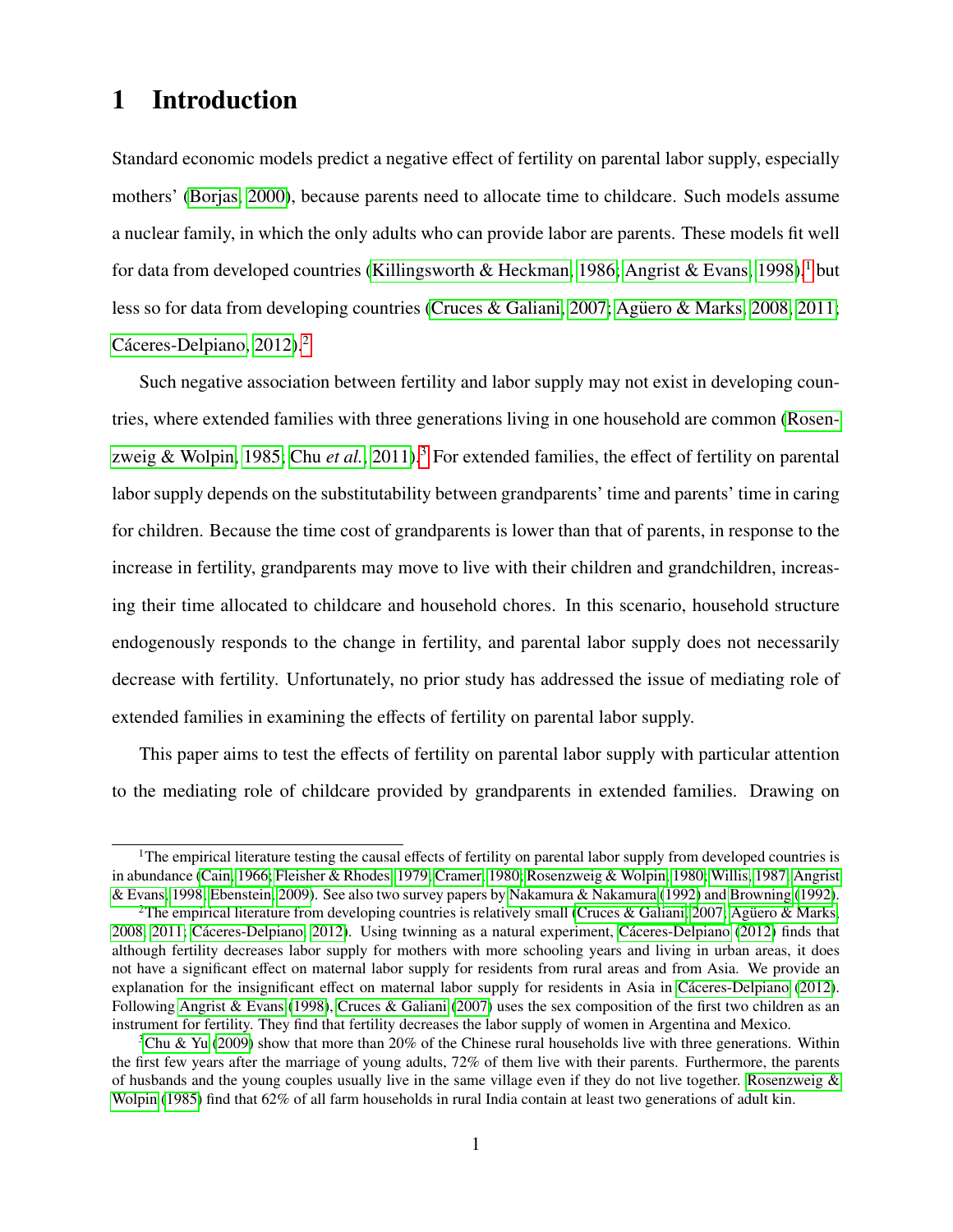data from rural China, we not only test whether parental labor supply changes with the increase in fertility, but also examine whether household structure responds to the increase in fertility. To our best knowledge, this study is the first to rigorously identify the effect of fertility on household structure.<sup>[4](#page-4-0)</sup>

To address the issue of endogenous fertility decisions, following [Rosenzweig & Wolpin](#page-23-1) [\(1980\)](#page-23-1), we use twinning as a natural experiment for fertility.<sup>[5](#page-4-1)</sup> Employing the self-collected Chinese child twin survey (CCTS), we find that fertility does not have a negative effect on parental labor supply. By contrast, we find that the twinning-induced rise in fertility increases the probability of coresidence of grandparents. Specifically, an increase of one additional child induced by twinning raises the probability of coresidence of grandparents by 16-29 percentage points. The results remain robust when we use the 1990 Chinese population census as an alternative data source. Therefore, the empirical evidence is consistent with the hypothesis that the childcare provided by grandparents mitigates the negative effect of fertility on parental labor supply.

Our study not only contributes to the traditional literature on fertility and parental labor supply but also to a strand of more recent literature on the role of grandparental coresidence in family behavior. Zeng  $\&$  Xie [\(2014\)](#page-24-1) finds that the educational level of coresident grandparents directly affects the educational attainment of their grandchildren in China. The effect size is similar to that of parental education. The result in [Zeng & Xie](#page-24-1) [\(2014\)](#page-24-1) corroborates our analysis by showing empirical evidence on the importance of grandparental child care in China. Chu *[et al.](#page-21-8)* [\(2014\)](#page-21-8)

<span id="page-4-0"></span><sup>&</sup>lt;sup>4</sup>In a chapter about fertility and family behavior in the Handbook of Development Economics, [Schultz](#page-24-2) [\(2010\)](#page-24-2) lists the effect of fertility on household living arrangements as an important but under-studied research topic. Many studies have examined the effect of household structure on the labor supply of women [\(Tienda & Glass, 1985;](#page-24-3) [Wong](#page-24-4) [& Levine, 1992;](#page-24-4) [Gong & Van Soest, 2002;](#page-22-6) [Maurer-Fazio](#page-23-3) *et al.*, [2011;](#page-23-3) [Posadas & Vidal-Fernandez, 2012\)](#page-23-4). They find ´ that the coresidence of grandparents increases the labor supply of women who have children. However, no one has explicitly addressed the mediating role of the childcare provided by grandparents in the relationship between fertility and parental labor supply in extended families.

<span id="page-4-1"></span><sup>&</sup>lt;sup>5</sup>To tackle this endogeneity problem, the literature has mainly used two methods based on natural experiments. [Rosenzweig & Wolpin](#page-23-1) [\(1980\)](#page-23-1) use the natural occurrence of twinning at the first birth parity to identify the effects of fertility on labor supply. They find that, although women who have had twins do withdraw temporarily from the labor market, their life-cycle labor supply is not affected. See also [Bronars & Grogger](#page-21-9) [\(1994\)](#page-21-9) for making use of twins for identification. [Angrist & Evans](#page-21-1) [\(1998\)](#page-21-1) use parental preferences for a mixed sex composition of children to construct instrumental variables estimating the effects of fertility on labor supply. They find fertility has a negative effect on the labor supply of women. Recently, Agüero & Marks [\(2011\)](#page-21-3) advance a new instrument for family size, infertility. Based on data from 27 mid- and low-income countries, their estimation results show that the presence of children affects neither the likelihood of work nor its intensity for women.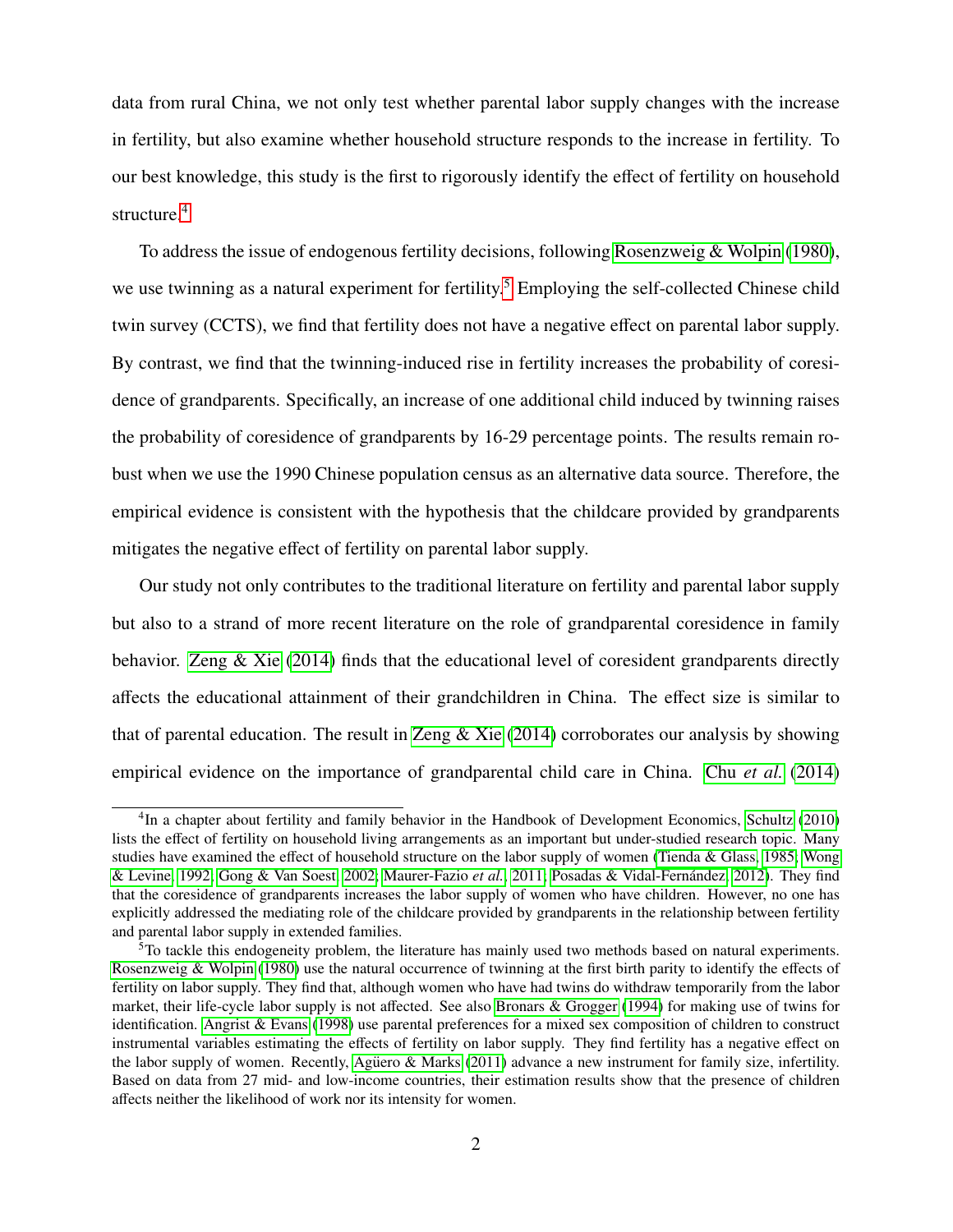studies the time to first birth by treating coresidence with husbands parents and labor supply as endogenous. After controlling for endogeneity they find that both coresidence and working are associated with a delay in childbearing. We treat fertility as endogenous. Using twinning as a natural experiment, we find that the increase in fertility enhances significantly the coresidence of grandparents, but does not significantly affect parental labor supply.

Our findings have important policy implications. One major cost of fertility is parental labor supply (or more generally, parents' time). Our findings suggest that with the help of grandparents, fertility does not negatively affect parental labor supply, suggesting that as an informal childcare provision mechanism, extended family plays an important mitigating role for the time cost of children. However, with the decline of the extended family in China, as well as in other developing countries, the time cost of children will increase for parents, which will exert a further downward pressure on China's low fertility rate. This fact calls for a few policy considerations. First, governments in developing countries should establish a public childcare system to supplement the declining informal system. The recent literature from Canada suggests that the highly subsidized and universally accessible childcare significantly increase maternal labor supply [\(Baker](#page-21-10) *et al.*, [2008;](#page-21-10) [Lefebvre & Merrigan, 2008\)](#page-23-5). Such services are often not available in developing countries. Second, China should relax the one-child policy further, because with the decline of extended families, fertility may continue to fall from the current low level of 1.4.<sup>[6](#page-5-0)</sup> The one-child policy was relaxed in 2014 to allow couples to have two children if one of the couples is the only child of his/her family. However, such a relaxation may not be enough to stop the declining trend of total fertility rates as the costs of children continue to increase in China.

The rest of the paper is structured as follows. In Section 2, we introduce the CCTS data. In Sections 3 and 4, we present our main estimation results by testing the effects of fertility on parental labor supply and household structure. In Section 5, we examine the role of coresidence of grandparents in estimating the effect of fertility on parental labor supply. In Section 6, we conduct the robust analysis. Section 7 concludes the study.

<span id="page-5-0"></span><sup>6</sup>[Ebenstein](#page-22-7) [\(2010,](#page-22-7) [2011\)](#page-22-8) studies the socioeconomic consequences of the one-child policy on sex ratio imbalance in China.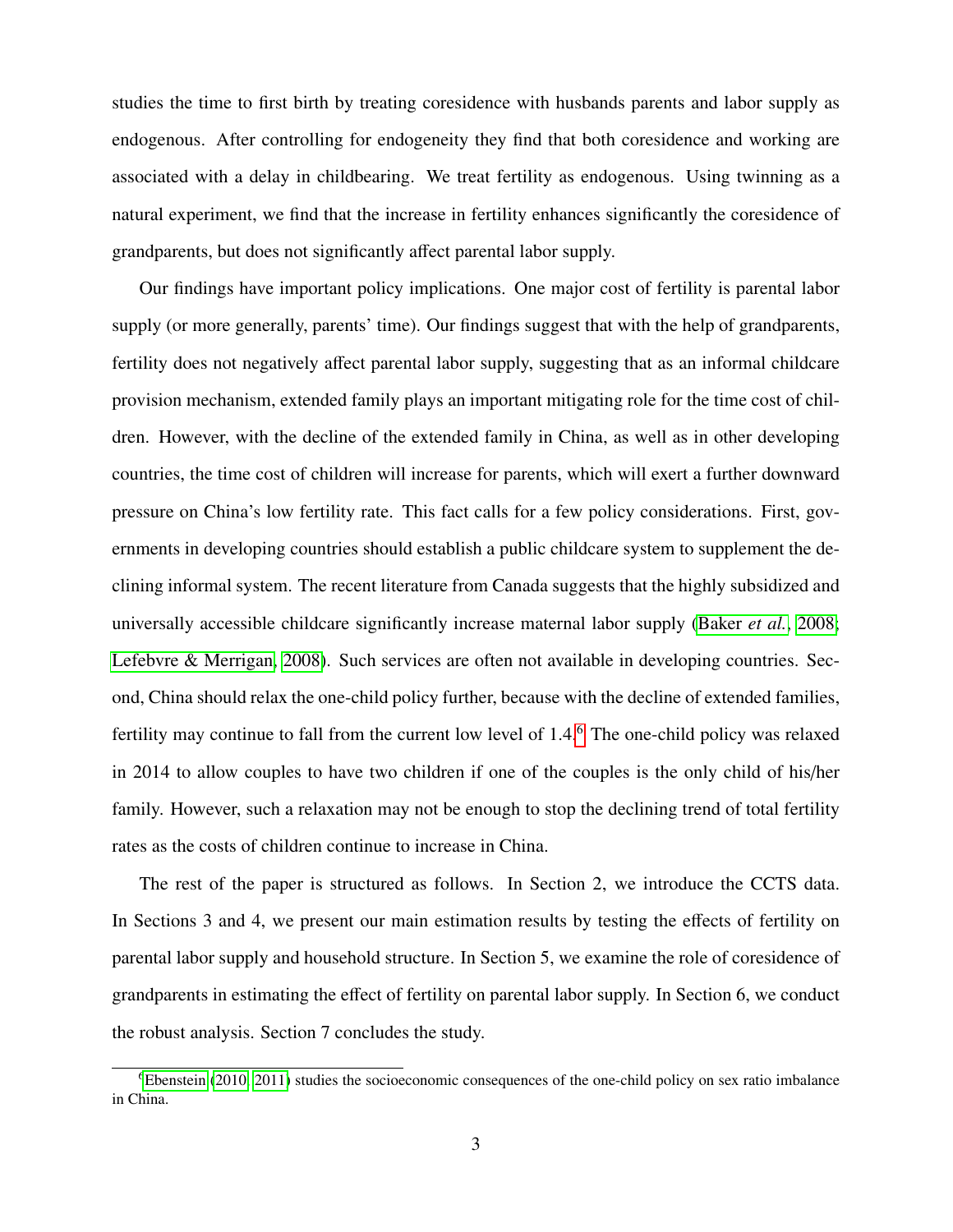### 2 Data

This section first introduces the CCTS data. We then discuss the distribution of fertility in the data. Finally, we describe main variables for our empirical analysis.

#### 2.1 The Chinese child twin survey

In this paper, we use data from the CCTS. The Urban Survey Unit (USU) of the National Bureau of Statistics conducted the survey in late 2002 and early 2003 in Kunming, China. Kunming, which is the capital city of Yunnan Province, has 14 county-level administrative units and a total population of about 5.3 million, with 65% of them living in rural areas. Yunnan is located in the far southwestern corner of China and is a relatively under-developed province. The average per capital GDP was RMB 5,800 in Yunnan, in contrast to an average RMB 10,000 in China in 2002.

To the best of our knowledge, CCTS is the first census-type survey on households with twin children. Its sampling and survey design has three important features. First, the survey includes almost all households with twin children 6-18 years old living in Kunming in 2002. The USU initially identified the households with twin children on the basis of the 2000 population census, according to whether the children have the same birth year and month and whether they have the same relationship with the household head. The addresses of these households are then obtained from the census office, and a visit to the household verifies the presence of twins. Starting from 2,300 pairs of potential twins identified in the census, 1,694 households with twin children are successfully interviewed. See [Rosenzweig & Zhang](#page-23-6) [\(2009\)](#page-23-6) and Yi *[et al.](#page-24-5)* [\(forthcoming\)](#page-24-5) for a detailed description of the CCTS.

Second, for comparison, the survey contains a probability sample of households with nontwin children in the same age range. Specifically, for every twin household identified, the fourth household on the right-hand side of the same block was chosen to locate a non-twin household. If the fourth household does not have at least one child in the age range of 6-18, interviewers would continue going to the fifth, sixth, and so on. As many as 1,693 non-twin households provide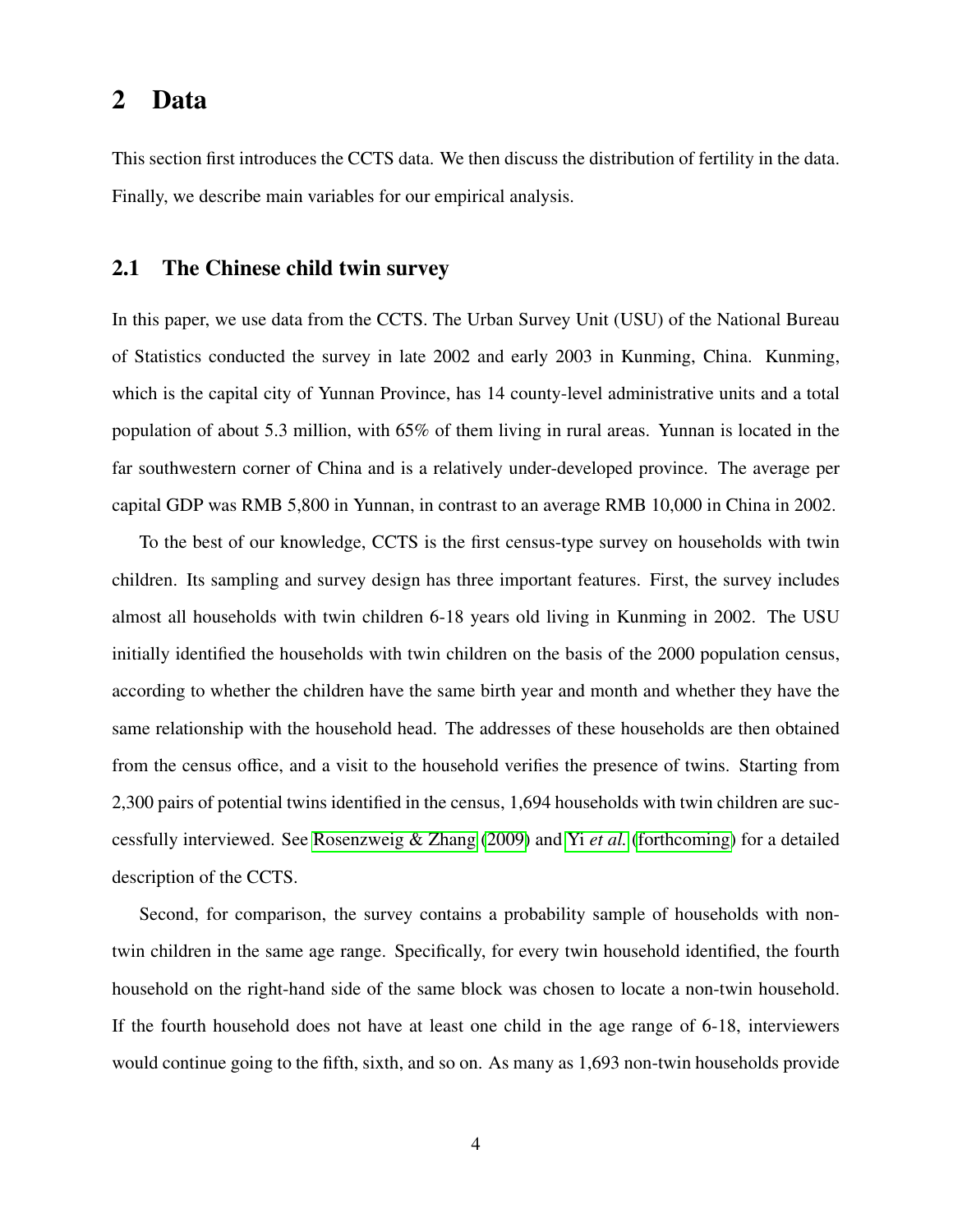information in the survey.

Finally, the survey covers an extensive range of information about family structure and parental labor supply, in addition to a wide range of demographic, social, and economic information at both the individual and household level. The questionnaire contains household, parents, and children modules, which are answered by household heads, parents, and children, respectively. More importantly, it contains information on children's birth weight. We can thus control for differences in endowments between twins and singletons in estimating the effect of fertility on household structure and parental labor supply.

We restrict our sample to households living in rural areas and with the eldest child less than  $16<sup>7</sup>$  $16<sup>7</sup>$  $16<sup>7</sup>$ Thus, all children are born after the one-child policy in 1979. We have a total of 1,894 qualified households with intact information for our empirical analysis.

#### 2.2 The Distribution of Fertility by Twinning Status

The specifics and the enforcements of the one-child policy vary from one place to another in China (Li *[et al.](#page-23-7)*, [2011\)](#page-23-7). In Kunming, rural households are exempted from the strict one-child policy. The population policy regulated that rural households can have at most two children, although they are encouraged to have only one [\(Family Planning Commission of Yunnan Province, 2003\)](#page-22-9). So the population policy in rural Kunming is actually a "two-child" policy. Table 1 shows the distribution of fertility based on the CCTS data. In this table, we categorize the sample into three groups: nontwin households (Column(1)), households with twin children only at the first birth parity (Column (2)), and households with twin children only at the second parity (Column (3)). Column (1) shows that about 37% of non-twin households have more than one child, but less than  $1\%$  of the group have more than two children. For households with twinning at the first birth parity, more than 93% have two children only (Column (2)). Finally, for households with twinning at the second birth parity, all of them have three children only except one household (Column (3)). In sum, we conclude that the population policy has been strictly enforced in rural Kunming. Therefore,

<span id="page-7-0"></span> $7A$ ge 16 is the legally minimum age for working in China. So we minimize the possibility that child has contributed to household production or to family farm and enterprise by restricting children's age to be less than 16.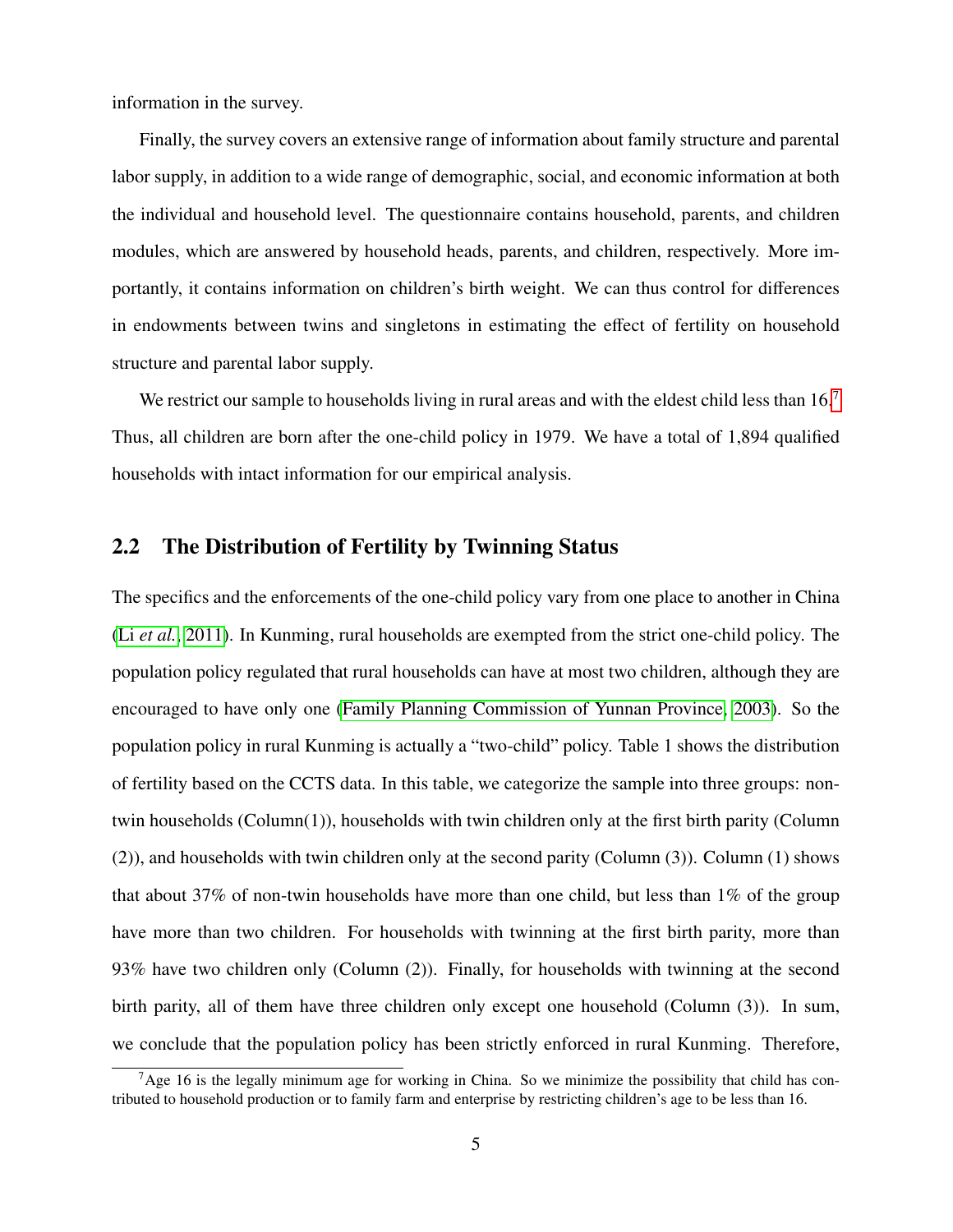twinning accounts for a substantial part of the variation in fertility in the CCTS data.<sup>[8](#page-8-0)</sup>

#### 2.3 Variable Description

Table 2 summarizes the descriptive statistics of main variables. The CCTS covers detailed information on parental labor supply. It includes not only parental work status, but also work time. Moreover, the survey provides information on parental work type, migration status, and earnings. Parental work status is a dummy variable indicating whether a parent worked on his or her own farm or took a non-agricultural job in 2002. Column (1) shows that 78% of mothers and 85% of fathers worked. The probability of working was higher for fathers than mothers. Regarding working time, we have two variables. One is measured by the number of days per month, and the other is number of hours per week. We find that both mothers and fathers worked about 20 days per month, but mothers worked fewer hours per week: 37 versus 41 for fathers. Columns (3) and (5) show the means of variables for twin and non-twin families, respectively. We find little differences in work status and work time for mothers between these two types of families. Regarding paternal work status, the probability of working is 3 percentage points higher in non-twin families than that in twin families. But this difference is statistically insignificant. Finally, the difference in paternal working hours between twin and non-twin families is very small.

Fertility may affect not only parental work status and work time but also work type. In the survey, respondents also provide information about the work type. Specifically, we use two dummy variables to measure parental work type. The first one indicates whether parents worked on their own farm. Column (1) shows that 59% of mothers and 55% of fathers worked on farm. The other variable indicates whether parents run private businesses.<sup>[9](#page-8-1)</sup> We call parents who run private businesses entrepreneurs. We find that 25% and 26% of mothers and fathers, respectively, were entrepreneurs. Regarding these two variables, Columns (3) and (5) show no significant differences between parents in non-twin and twin families.

<span id="page-8-0"></span><sup>&</sup>lt;sup>8</sup>Almost all families have three children or fewer in the CCTS. We thus exercise caution in generalizing our results based on China to countries with very high fertility.

<span id="page-8-1"></span><sup>9</sup>Private business does not include working on families' own land.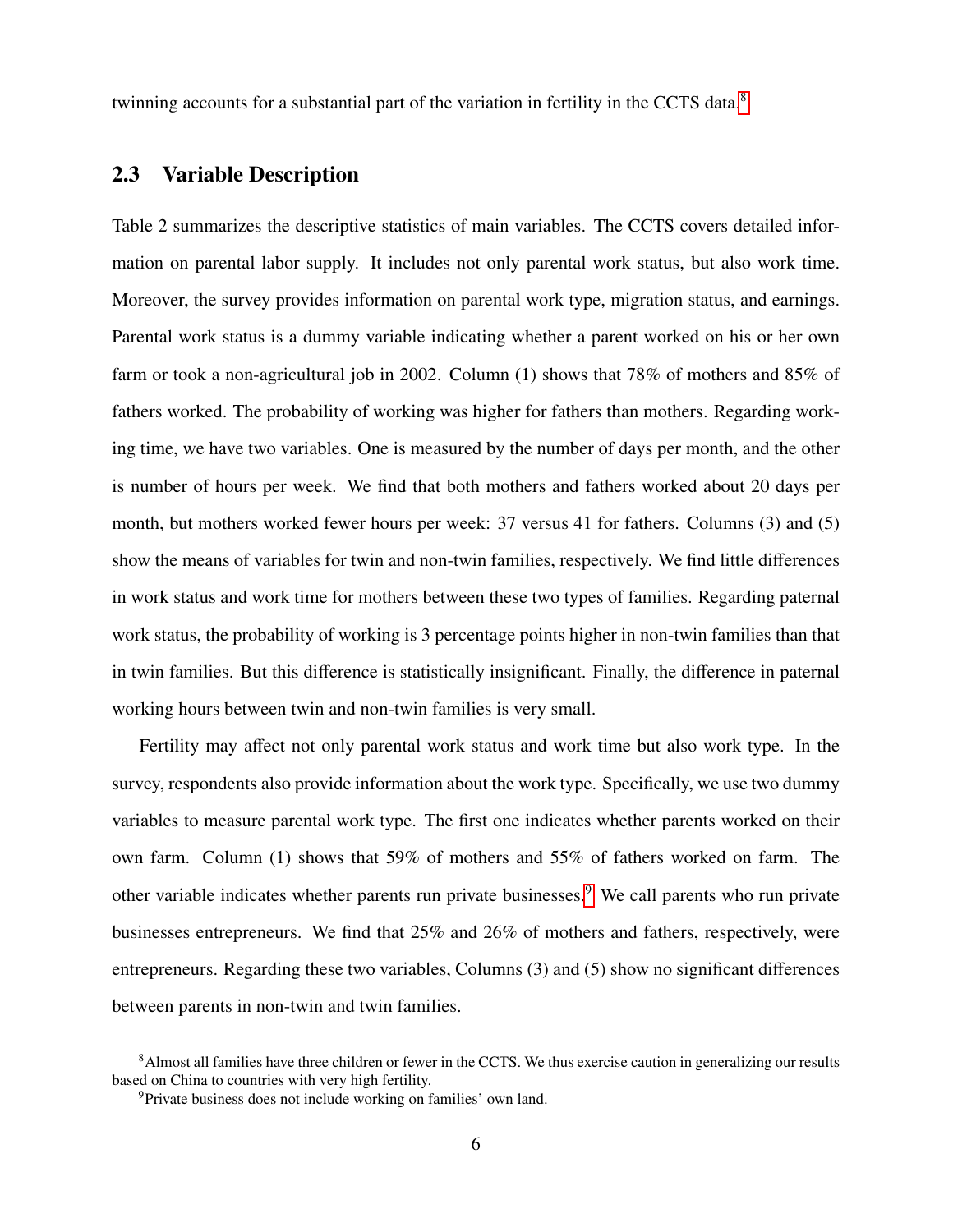We also check the effects of fertility on parental migration status and earnings due to the richness of the data. The variable "migrant" is defined as one if a parent worked and left the home village for at least six months in 2002. Otherwise, it equals zero. We find that 3% of mothers and 5% of fathers were migrants. As far as earnings are concerned, Column (1) shows that fathers earned substantially more than mothers in rural Kunming. Mothers earned about RMB 370 per month. By contrast, fathers earned RMB 600. Columns (3) and (5) show significant differences in these two variables between twin and non-twin families. Specifically, both parents from twin families were more likely to be migrants, but fathers from non-twin families earned more.

We use four variables to measure family structure. The first one is the number of both paternal and maternal grandparents living in the family in 2002. The average number of coresiding grandparents is 0.25. The second one is a dummy variable indicating whether a household had at least one coresiding grandparent. Table 2 shows that 13% of households live with at least one grandparent. The third and fourth variable is about the coresidence of other adult relatives such as aunts and uncles.<sup>[10](#page-9-0)</sup> Columns (3) and (5) show the probabilities of coresiding with grandparents and other adult relatives are significantly higher for twin than for non-twin families. For example, the probability of living with grandparents is about 11 percentage points higher in twin families than non-twin families.

We use another four variables to measure parental characteristics: maternal age, age at the first birth, schooling years, and ethnicity. Table 2 shows that mothers on average were 36 years old in 2002, had their first children at age 24, and have 8 years of education; 82% are Han Chinese. Comparing Column (5) with (3), we find that mothers with twin children were older in 2002, had their first children at older ages, have less schooling years, and are less likely to be Han Chinese. But a simple *t*-test shows these differences are statistically insignificant between non-twin and twin families.

Finally, we use birth weight as a proxy variable of child prenatal endowments. Twins usually have inferior prenatal endowments such as birth weight than singletons. As our data show, twins

<span id="page-9-0"></span> $10$ The CCTS data contain no families that formally hired domestic helpers.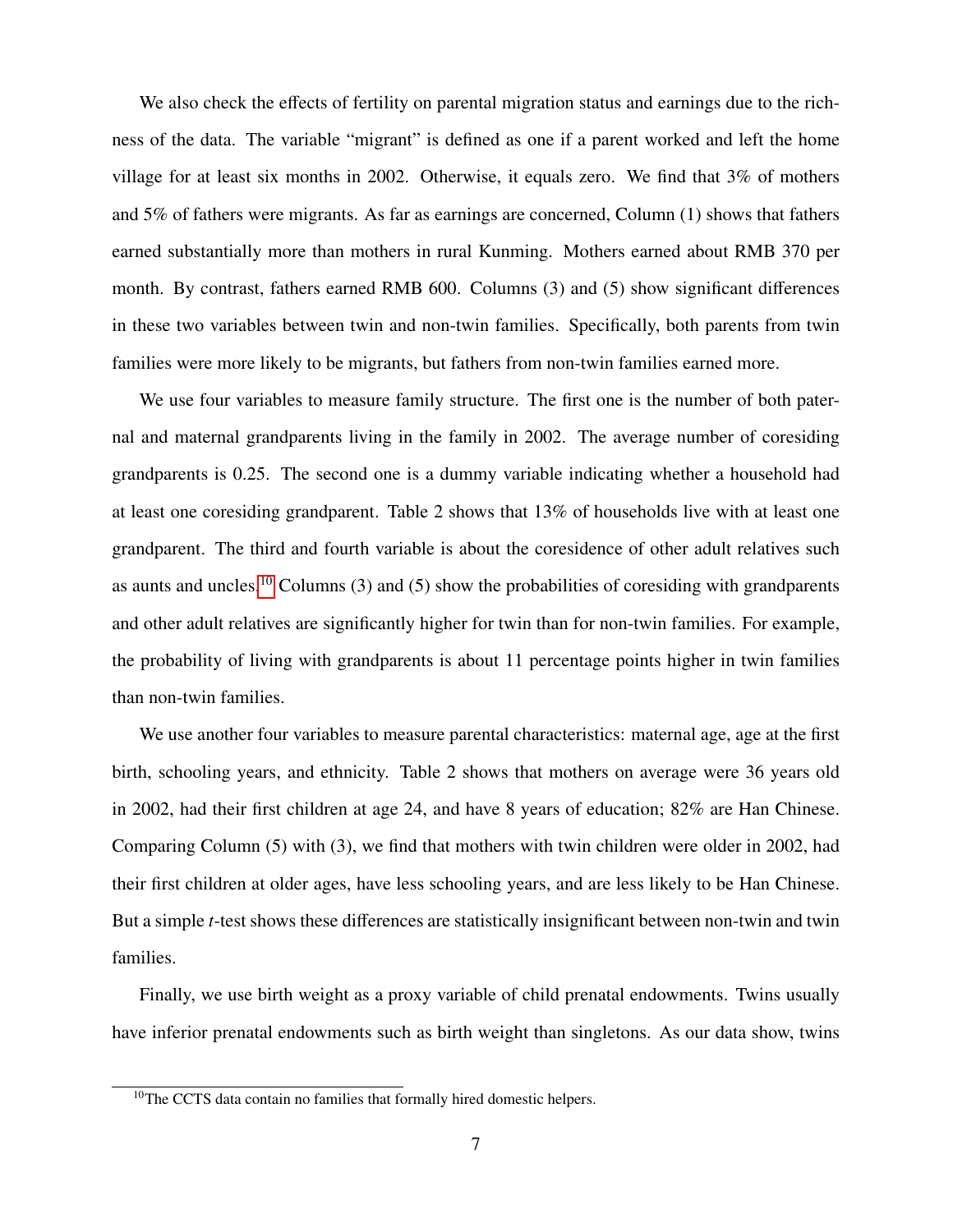are on average more than 0.5 kilograms lighter than singletons at birth. If we do not control for birth weight, the endowment effects may contaminate estimates using twinning as a natural experiment to identify the causal effect of fertility on household outcomes [\(Rosenzweig & Zhang, 2009\)](#page-23-6). We address this concern using the CCTS data because we can directly control for birth weight in all regressions.

### 3 The Effect of Fertility on Parental Labor Supply

To test the effects of fertility on parental labor supply, we estimate the following equation:

$$
y_i = \alpha_0 + \alpha_1 n_i + X_i \alpha_2 + \alpha_3 b w_i + \epsilon_i.
$$
 (1)

The dependent variable, *y<sup>i</sup>* , is a measure of parental labor supply in household *i*. The measures of parental labor supply are discussed in the section above. The key independent variable, *n*, is fertility or the number of children. *X* refers to a vector of maternal characteristics, including age, age squared, age at the first birth, schooling years, and ethnicity. *bw* is children's average birth weight in the family.  $\epsilon$  is an error term.

#### 3.1 OLS Estimates Using the Non-twin Sample

We estimate the effects of fertility on parental labor supply. We first conduct ordinary least squares (OLS) estimations of Equation 1 using the sample of non-twin households only. We have a total of 969 non-twin households in the sample (Column (1) in Table 1). We are interested in the estimate of  $\alpha_1$ , which measures the effect of fertility on labor supply.

The first two columns of Table 3 report the estimates of Equation 1. Due to space limitations, we only report the estimated coefficients on  $\alpha_1$  in Equation 1 for different dependent variables (labor supply measures). In all regressions, we control for children's average birth weight and maternal age, age squared, age at the first birth, schooling years, and ethnicity.

Our OLS estimates show that fertility is negatively correlated with parental labor supply, which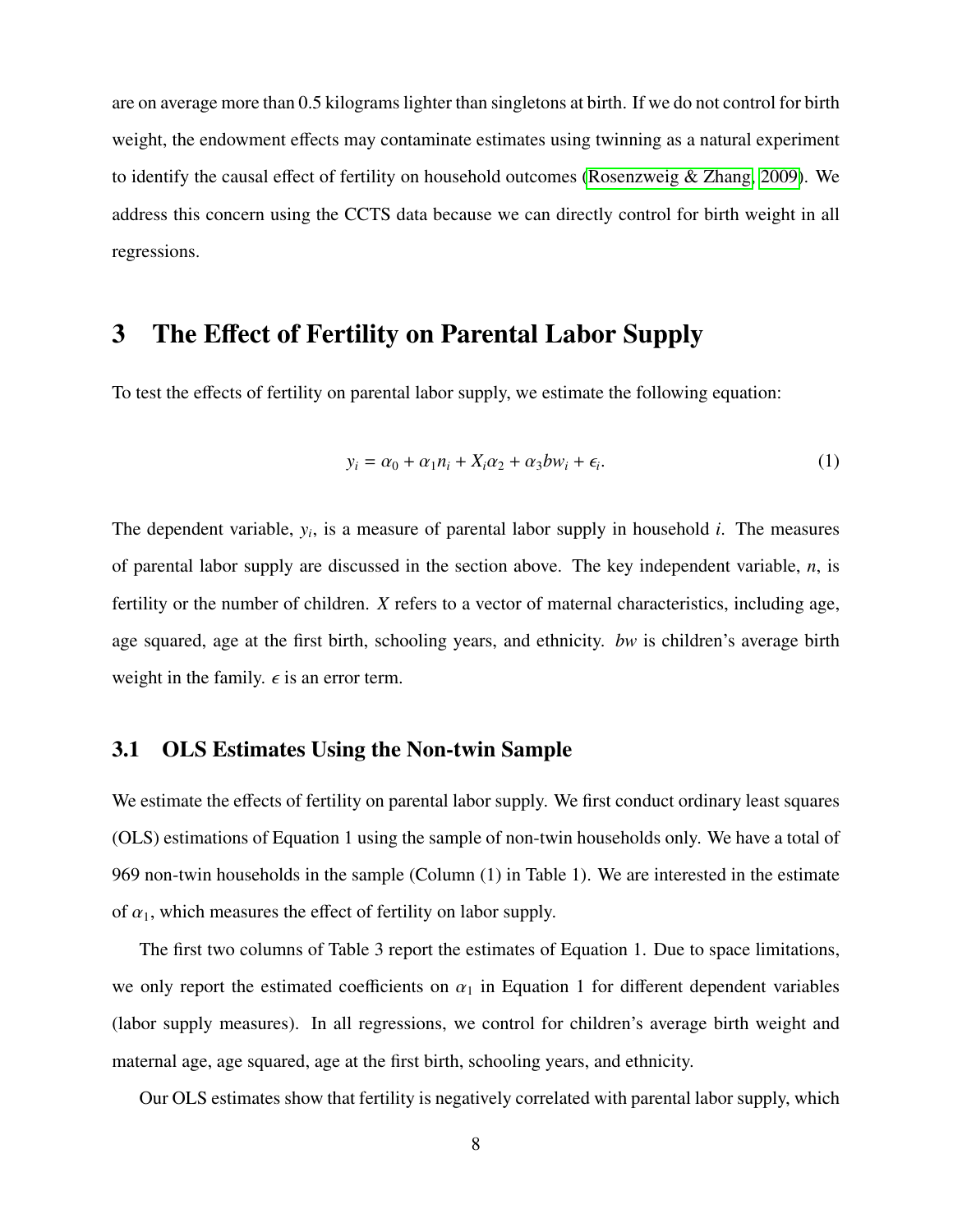is consistent with the prior literature [\(Angrist & Evans, 1998;](#page-21-1) Agüero & Marks, 2011). In terms of work status, with an additional child, the probability of working decreases by 6 percentage points for mothers and 5 percentage points for fathers. The estimates are statistically significant at the 5% level. Regarding working time, both parents worked one day less per month with an additional child. The estimates are statistically significant at the 10% level. Parental working hours per week also decreased with fertility, but the estimates are statistically insignificant.

Fertility is also negatively correlated with parental work type, migration, and earnings. Both parents with more children are more likely to work on a farm, although the estimates are statistically insignificant. Moreover, parents with more children are significantly less likely to be entrepreneurs. With an additional child, the probability of running their own business decreases by about 14 percentage points for both parents. As for migration status, with the increase in fertility, parents, particularly mothers, are less likely to be migrants. The probability of being migrants for mothers decreases by 3 percentage points with an additional child. Finally, mothers earned substantially less with the increase in fertility. With an additional child, mothers' monthly earnings decrease by RMB 69, from the average amount of RMB 370. But the correlation between fertility and fathers' earnings is not significant.

#### 3.2 IV Estimate: Twinning at the First Birth

The OLS estimates based on the non-twin sample do not have a causal interpretation because of the endogeneity of fertility. Fertility is endogenous either because it is a household decision determined by unobserved household characteristics, or because labor supply and earnings could affect fertility [\(Browning, 1992\)](#page-21-7).

Following the literature [\(Rosenzweig & Wolpin, 1980\)](#page-23-1), we use twin birth as the identification method. Specifically, we conduct the instrumental variable (IV) estimations by using twinning at the first birth as an IV. For this purpose, we use a sample that includes non-twin households and households that have twins at the first birth parity. This sample contains a total of 1,666 households (Columns (1) and (2) in Table 1). According to [Imbens & Angrist](#page-22-10) [\(1994\)](#page-22-10), this IV estimate can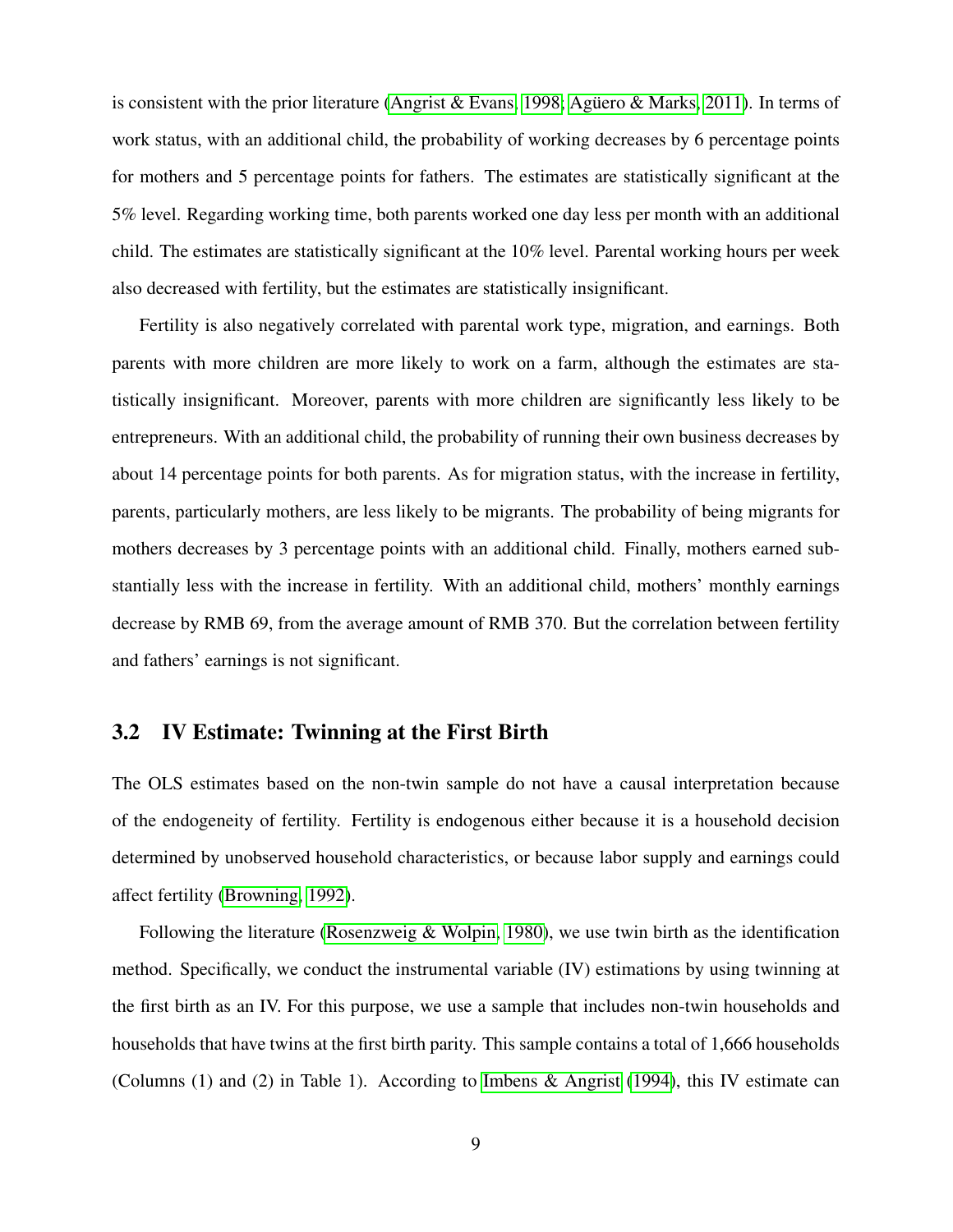be interpreted as a local average treatment effect (LATE). It identifies the treatment effect of an increase in fertility induced by twinning at the first birth parity on parental labor supply. Because 97% of households in this sample have two or fewer children, the IV estimate of  $\alpha_1$  basically identifies the causal effect of an increase in fertility from one to two induced by twinning on labor supply.

We first examine whether twinning at the first birth is a valid IV by estimating the impact of twinning on fertility. The results are reported in Table 4. The point estimates suggest that twin families on average have 0.7 more children. The heteroscedasticity-robust *t*-statistics are almost 40 in both columns, suggesting the IV is highly correlated with fertility [\(Stock & Yogo, 2002\)](#page-24-6). The R-squared is 0.42 in Column  $(1)$ , suggesting twinning alone can explain  $42\%$  of the variation in fertility. To test the exogeneity of twinning at the first birth parity, we carry out a Durbin-Wu-Hausman test. If twinning is not correlated with maternal characteristics, the estimates of  $\alpha_1$  should be the same in Columns (1) and (2). The Durbin-Wu-Hausman test statistic reported in Column (2) suggests we cannot reject the null hypothesis that twinning is uncorrelated with maternal characteristics included in Column (2).

The IV estimates reported in Columns (3) and (4) in Table 3 suggest that fertility has no effect on parental labor supply, which is in stark contrast to the OLS estimates (Columns (1) and (2)). Most of the estimates of  $\alpha_1$  are statistically insignificant. In three cases, the variable fertility is statistically significant but the signs are positive. Fertility induced by twinning at the first birth parity increases the probability of migration for both parents and increases mothers' earnings.<sup>[11](#page-12-0)</sup>

Using twinning as an identification for fertility raises concerns. First, prenatal endowments such as child birth weight are generally inferior for twins than for singletons, and thus twinning may have an effect on family behavior through endowments besides fertility [\(Rosenzweig](#page-23-6) [& Zhang, 2009\)](#page-23-6). Following [Rosenzweig & Zhang](#page-23-6) [\(2009\)](#page-23-6), we address this concern directly by controlling for child birth weight in estimating Equation 1.

Second, the incidence of twinning is higher among mothers undergoing fertility treatments,

<span id="page-12-0"></span> $11$ The unexpected increase in fertility raises household financial burdens. Because the childcare is partly compensated by grandparents, parents may migrate from rural to urban areas and earn more.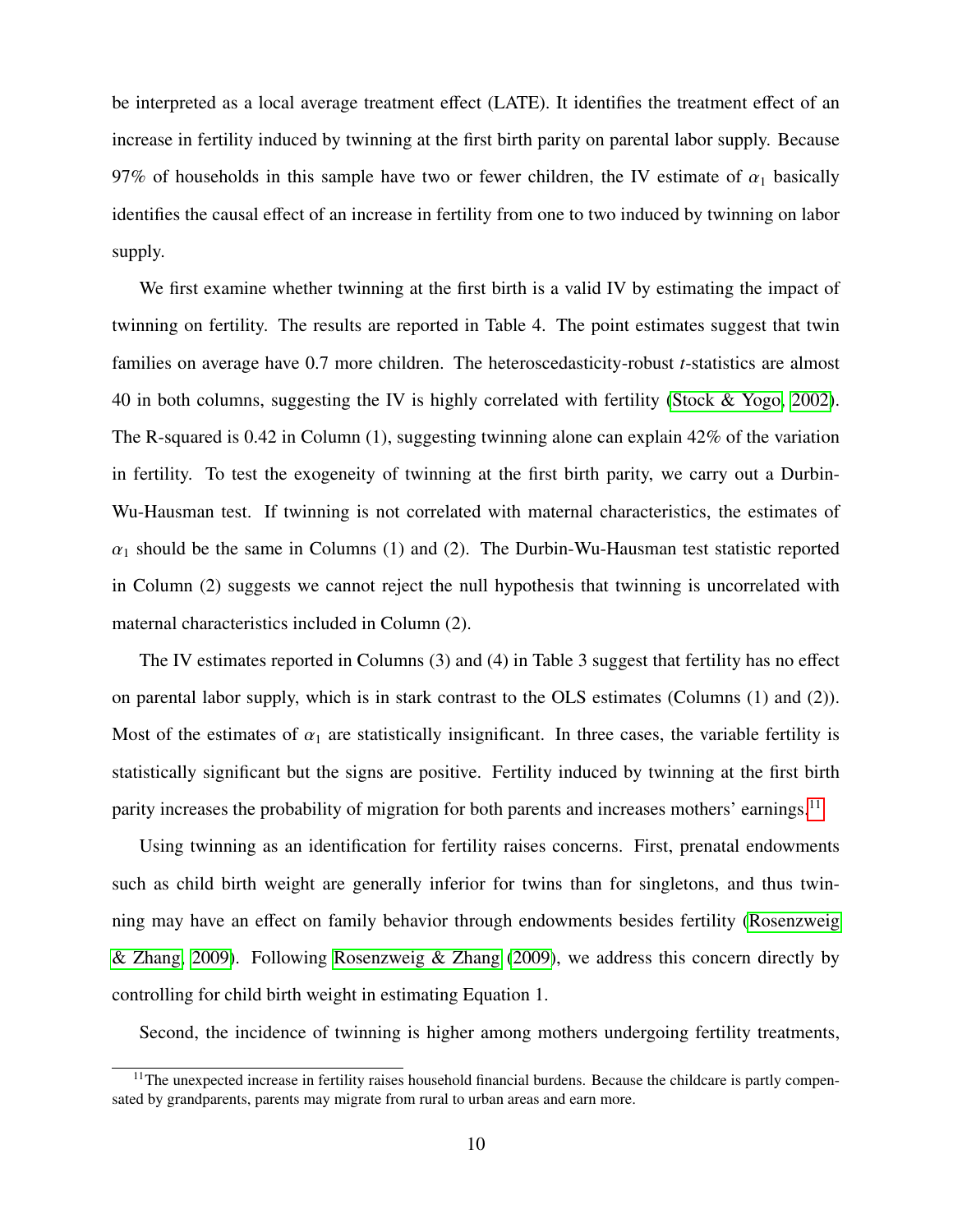which may invalidate it serving as an IV. However, this concern does not apply to our sample. Kunming is a less developed area in China. Fertility drugs were not available in the 1980s and 1990s.[12](#page-13-0) Furthermore, the Durbin-Wu-Hausman test statistics reported in Table 4 show the estimated coefficients on twinning are almost the same for Columns (1) and (2), suggesting that the incidence of twinning is uncorrelated with maternal characteristics.

Third, [Rosenzweig & Wolpin](#page-23-1) [\(1980,](#page-23-1) [2000\)](#page-23-8) suggest twinning does not affect parental life-cycle labor supply, especially at the first birth, because the subsequent fertility is lower for families with twinning, and complete fertility is not affected. However, twinning does affect complete fertility in China, because most households have fewer children under the one-child policy than their optimal fertility level without the constraint. Thus, twinning serves as a good natural experiment in increasing fertility in China.

#### 3.3 The Effect of the Third Child

Using twinning at the first birth as an IV for fertility, we mainly identify the local treatment effect of fertility increasing from one to two on parental labor supply. The treatment effect of fertility may be heterogenous. The effect of fertility on parental labor supply at a higher fertility may be different from that at a lower fertility. Thus, this section examines the effect of fertility increasing from two to three on parental labor supply.

We estimate the impact of fertility on labor supply using twinning at the second births as an identification. For this purpose, we need to use a sample of households with at least two births, and for twins family, twinning needs to happen at the second births. By restricting the sample to families with at least two births and using twinning at the second birth as an instrument, we make sure that, on average, preferences over family size are the same in the families with twins at the second birth and those with singleton births. Furthermore, in the context of heterogeneity in the impact of family size and individuals behaving as a function of this heterogeneity, restricting the

<span id="page-13-0"></span> $12$ During a follow-up survey of the CCTS project in 2013, one of the authors interviewed many mothers and staff members in the local bureau of statistics in the field work. No one had ever heard about the fertility drugs that can be used to increase the incidence of twinning.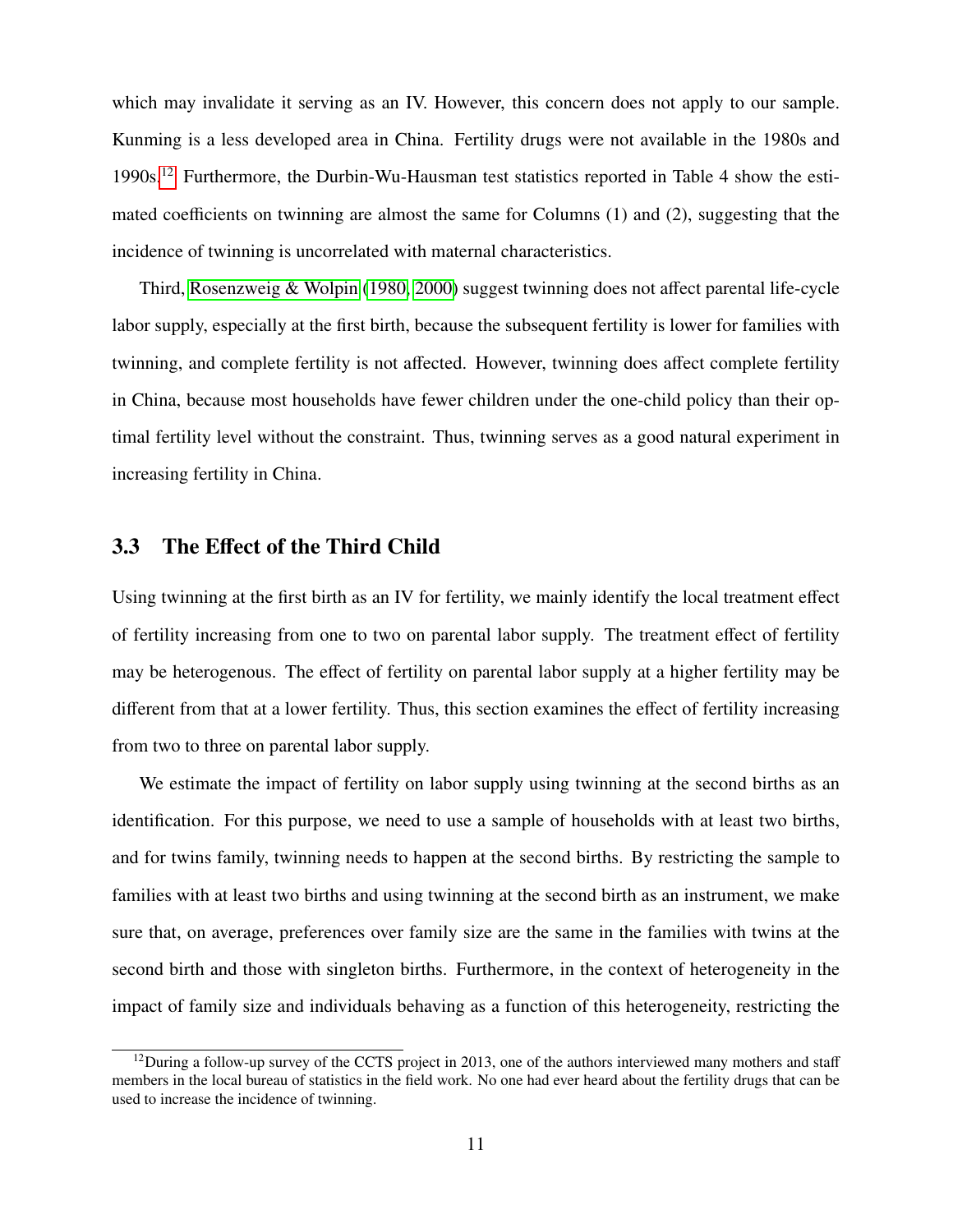sample to families with at least two births gives a local treatment effect in the upper tail of the fertility distribution.

As shown in Table 1, all but two non-twin families have one or two children (Column (1)), and all but one twin family have three or fewer children (Column (3)). Dropping the two threechild non-twin families and the one four-child twin family, we are left with a sample for which the variation in fertility comes solely from twinning. Because twinning can predict fertility exactly, a simple OLS estimate of  $\alpha_1$  is causal, or yields a "LATE." It identifies the treatment effect of an increase in fertility from two to three induced by twinning on parental labor supply.

OLS estimation results reported in Columns (5) and (6) of Table 3 are consistent with the IV estimates identified by the first-birth twinning (Columns (3) and (4)): fertility does not lead to a drop in labor supply. Fertility does not have statistically significant effects on parental labor market outcomes except for the two variables of being migrants and entrepreneurs. For these significant estimates, the signs are positive, suggesting parents are more likely to be entrepreneurs and migrants with the increase in fertility.

Summing up the results in Table 3, we conclude that the exogenous increase in fertility induced by twinning does not negatively affect parental labor market outcomes in our sample. This result is consistent with the recent literature on fertility and parental labor supply in rural areas in devel-oping countries (Agüero & Marks, 2008, [2011;](#page-21-3) Cáceres-Delpiano, 2012). However, the existing literature does not provide a good answer to why the OLS estimates of the effect of fertility on labor supply variables are negative whereas the IV estimates are different. The literature also does not provide a good answer to why the results in developing countries are different. We will try to provide an answer next.

### 4 The Effects of Fertility on Household Structure

We propose that the negative effect of fertility on parental labor supply is mediated by the childcare provided by grandparents. When the number of children unexpectedly increases due to twinning,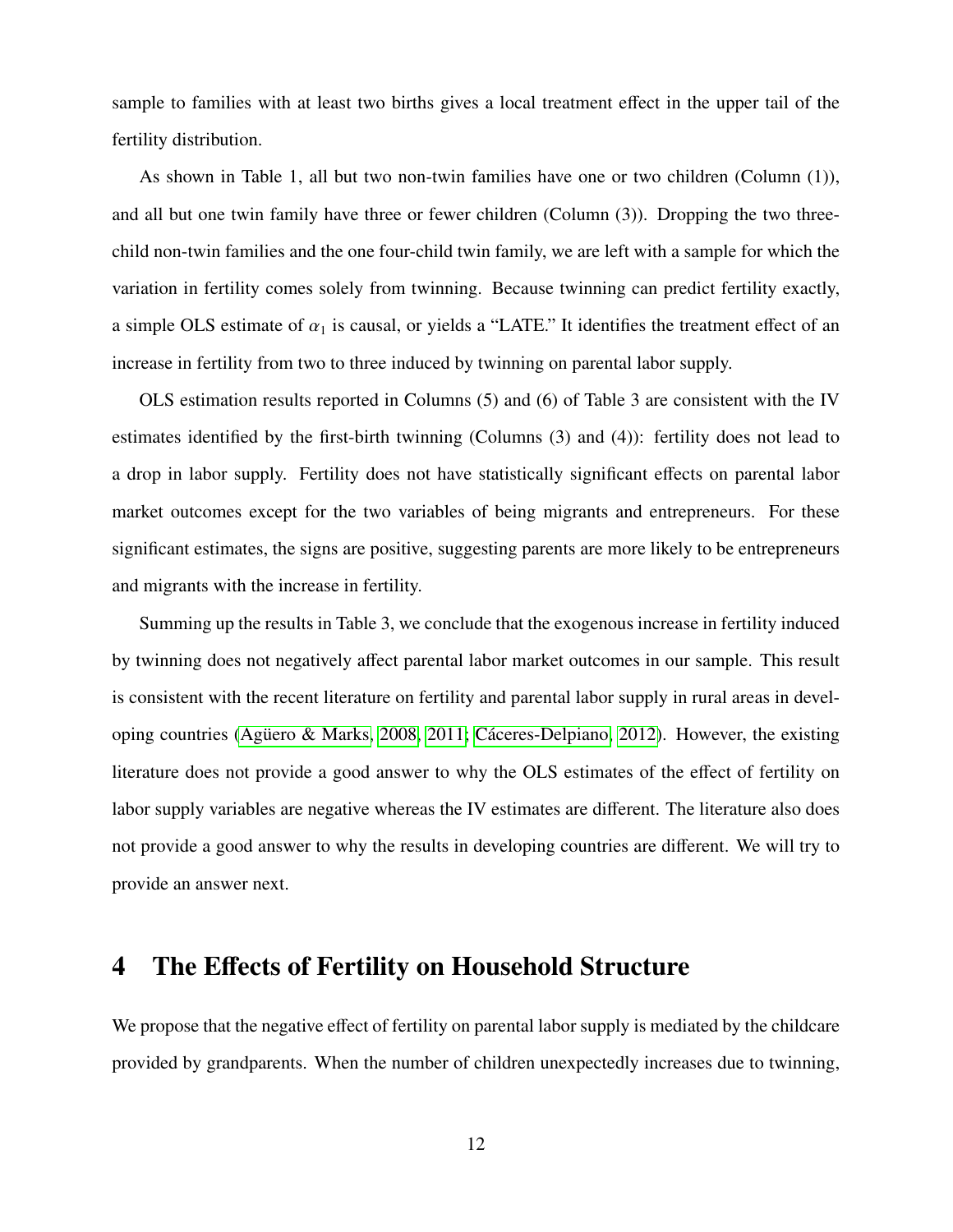the family structure may be adjusted. Because their time cost is lower than that of parents, grandparents move into the household, take care of the children, and do the household chores. Under this scenario, parental labor supply does not necessarily decrease with the increase in fertility. To test this hypothesis, this section examines the effect of fertility on the coresidence of grandparents and other adult relatives.

We estimate Equation 1 using the coresidence of grandparents and other adult relatives as dependent variables. The estimates of  $\alpha_2$  are reported in Table 5. In Column (1), we report the OLS estimates using the sample of non-twin households only. The estimates show that fertility is positively correlated with the coresidence of grandparents and other adult relatives. But the estimates are statistically insignificant. In contrast to Column (1), the estimates reported in Columns (2) and (3) show that the exogenous variation of fertility substantially increases the coresidence of grandparents and other adult relatives. All estimates but one are statistically significant at least at the 10% level. The magnitudes of the estimates are economically important. For example, Column (2) shows that the probability of grandparents coresiding increases by 29 percentage points when fertility increases from one to two, induced by twinning at the first birth parity. This probability increases by 15 percentage points when fertility increases from two to three (Column (3)) induced by twinning at the second birth parity.

The results in Table 5 can help explain the positive effects of fertility on the probability of parents being migrants and entrepreneurs. A scale effect of grandparental time might be present on childcare. The time grandparents spend taking care of, for example, two grandchildren is less than the time they spend taking care of only one multiplied by two. When grandparents move into the household with the increase in fertility, parental time spent on childcare and household chores probably decreases. Therefore, parental time in the labor market might be more and flexible.

Summarizing the results reported in Table 5, we find that the exogenous increase in fertility induced by twinning enhances the coresidence of grandparents and other adult relatives. This result is consistent with our prediction. With the increase in fertility, grandparents move into the household to take care of their grandchildren. We propose that the omitted variable of parental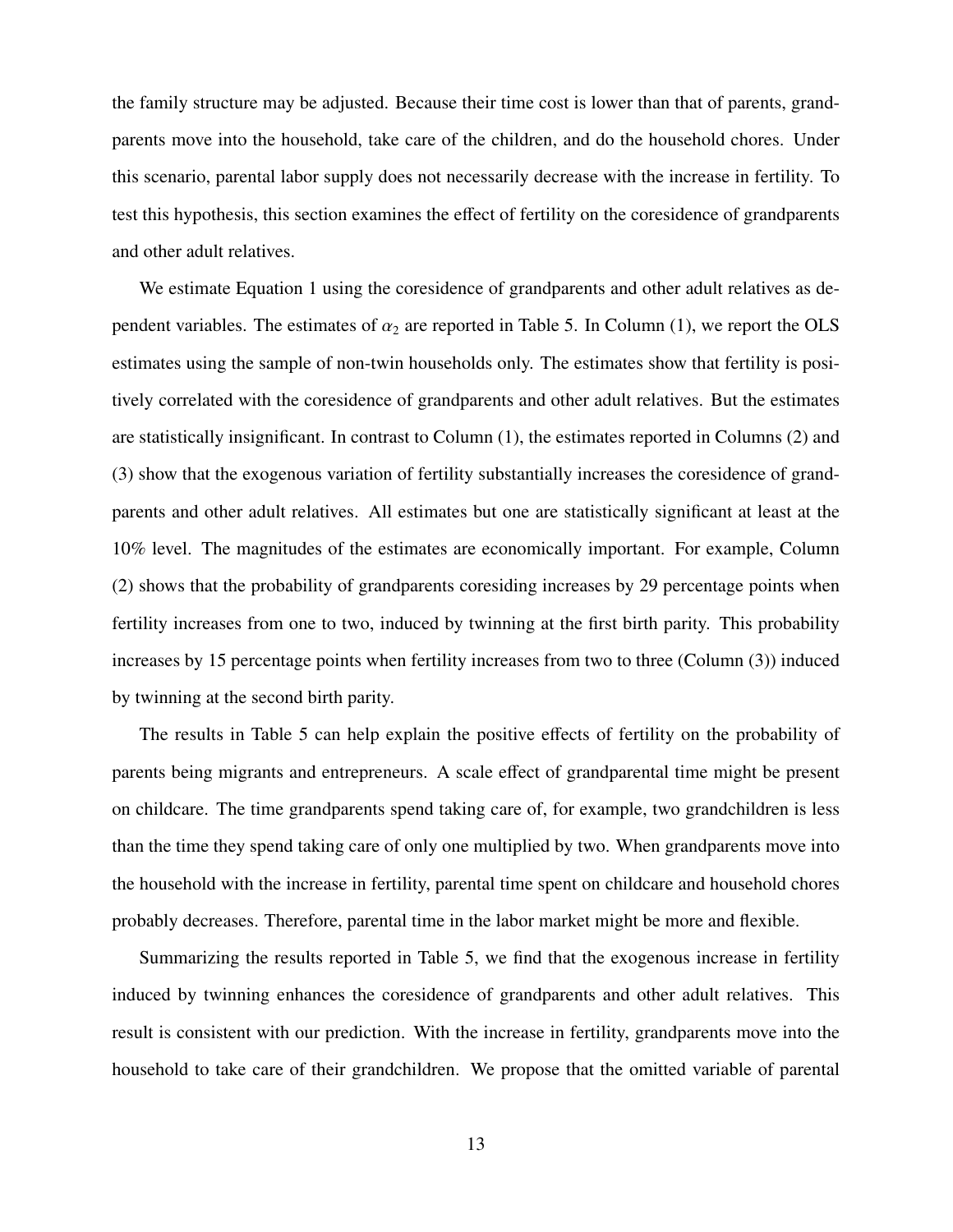preference for working can explain the negative bias with the OLS estimates reported in Column (1) of Table 5. When parents have a stronger preference for working, they prefer having fewer children. At the same time, they have a higher demand for grandparental time on childcare and household chores.<sup>[13](#page-16-0)</sup> Therefore, the potential omitted variable of parental preference for working may negatively correlate with fertility but positively correlate with the coresidence of grandparents, leading to a negative bias in the OLS estimates.

One limitation with the CCTS is that it does not contain information on grandparental childcare and household chore time. Using the Chinese nutrition and health survey in 1989, a simple tabulation shows that hours that grandparents spent on childcare and household chores per week doubled when the number of children younger than six increased from one to two (Li *[et al.](#page-23-9)*, [2013\)](#page-23-9). Furthermore, by using the Chinese population policy as a natural experiment, Li *[et al.](#page-23-9)* [\(2013\)](#page-23-9) show grandparents' time spent on childcare and household chores increased by 23 hours per week when fertility increased from one to two and more. By contrast, parental time on childcare and household chores increased by only 6 hours. These results support this paper's proposed mediation role of the childcare provided by grandparents.

# 5 Fertility, Household Structure, and Parental Labor Supply

In studying the effect of fertility on parental labor market outcomes, we stress the mediating role of the childcare provided by grandparents. Thus, an examination of the differences in the changes of parental labor market outcomes between families coresiding with grandparents and without grandparents with respect to the twin-induced change in fertility is interesting. Specifically, we interact fertility with the coresidence of grandparents, and estimate the following equation:

$$
l_i = \beta_0 + \beta_1 n_i + \beta_2 grand parents_i + \beta_3 n_i * grand parents_i + X_i \alpha_4 + \alpha_5 b w_i + v_i,
$$
 (2)

<span id="page-16-0"></span><sup>&</sup>lt;sup>13</sup>Formally hiring domestic helpers in rural China is uncommon. For example, no families hired domestic helpers in the CCTS data.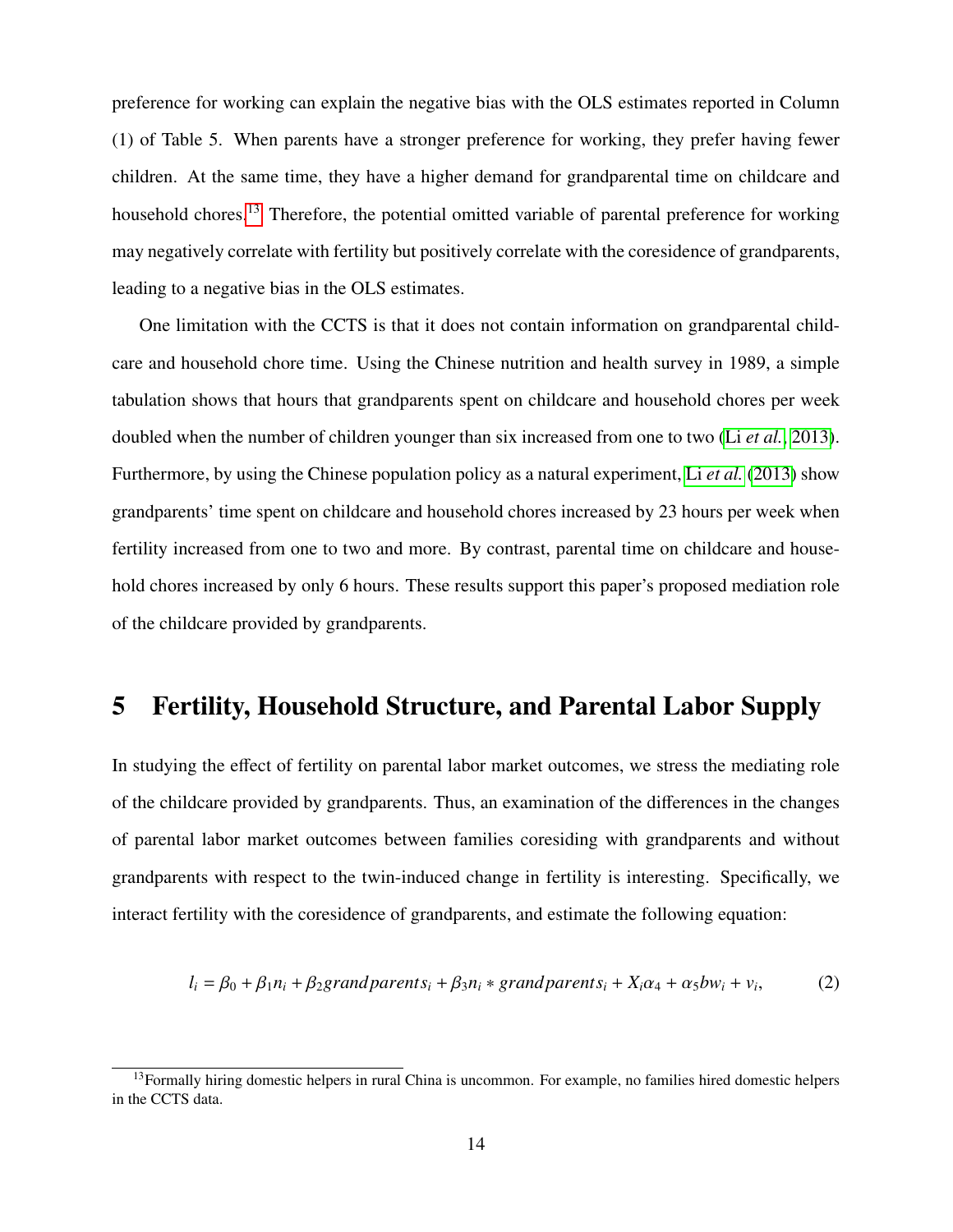where *l<sup>i</sup>* is a measure of parental labor market outcome in family *i* and *grand parents* is a dummy variation indicating that at least one grandparent is living in the family. The definitions of variables *n*, *X*, and *bw* are the same as in Equation 1. Note that *grand parents* is a choice variable. Because we do not have an appropriate IV for this variable, we exercise caution in interpreting the estimates of Equation 2.

Table 6 reports the estimation results of Equation 2. To save space, we only report the estimates of  $\beta_1$  and  $\beta_3$ . Columns (1) and (2) report the IV estimates based on the sample with non-twin families only. The positive estimates of  $\beta_3$  shows that given the increase in fertility induced by twinning, both parents in families coresiding with grandparents were more likely to work and worked more time than those parents in families living without grandparents. They were more likely to be entrepreneurs and migrants and earned more. The results are consistent with our expectation. However, all the estimates of  $\beta_3$  are statistically insignificant. Columns (3) and (4) report the OLS estimates based on the sample with non-twin and twinning-at-second-birth families. The signs of the estimates  $\beta_3$  are inconclusive. All of the estimates of  $\beta_3$  are statistically insignificant except one. Column (3) shows that with the increase in fertility, mothers in families coresiding with grandparents earned RMB 152 per month more than those living without grandparents. In sum, the results reported in Table 6 provide weak evidence that with an increase in fertility, parents in families coresiding with grandparents supply more labor. As discussed above, given the endogeneity of the coresidence of grandparents, the results are only suggestive.

### 6 Robustness Analysis

In this section, we conduct the robust analysis. The previous section indicates that fertility does not have a negative effect on parental labor supply, but has a positive effect on the coresidence of grandparents and other adult relatives. We need to ensure the results are not subject to the specific data used. Kunming is only one prefecture-level city in China with a total population of about five million, but China has a total population of 1.3 billion. Therefore, based on the Chinese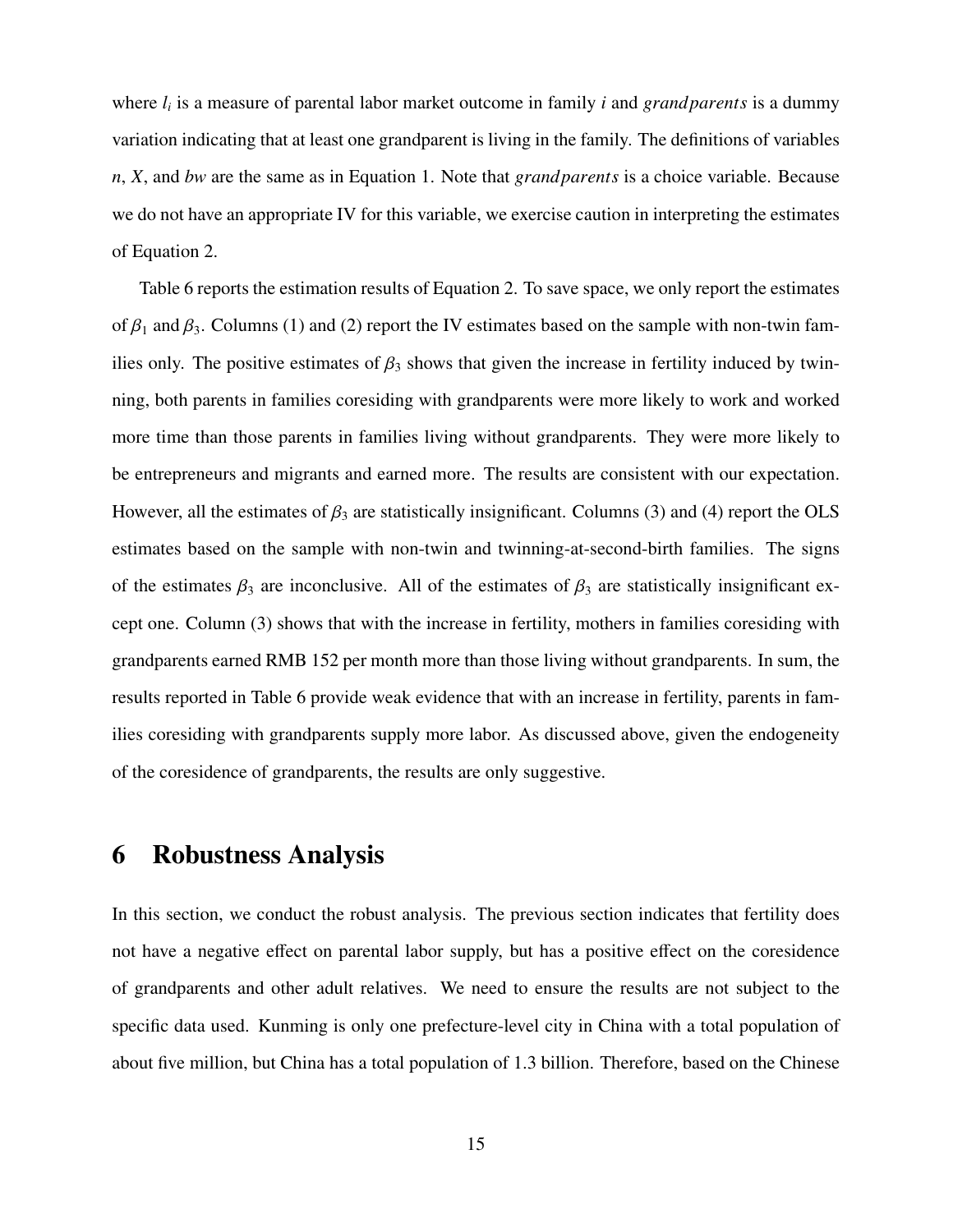1990 population census (1% sample), we try to replicate the estimation of Equations 1 and 2 using twinning at the first birth parity as an IV.<sup>[14](#page-18-0)</sup> The limitation with the Chinese population census is that it does not have detailed information on individuals' labor supply. We only have information on whether the individual was working in the census year and whether he or she was working in the agricultural sector. By restricting it to households in which  $(1)$  parents were household heads,<sup>[15](#page-18-1)</sup> (2) the maximum maternal age is 36, and (3) the maximum children's age is 16, our sample covers 776,391 households with intact information for our empirical analysis.

We report the estimation results in Table 7. In all regressions, we control for maternal age, age squared, age at the first birth, schooling years, and ethnicity. But we are unable to control for child birth weight because the census does not have this information. We cluster the standard errors at the provincial level to deal with any within-province correlation. Panel A in Table 7 reports the IV estimates of the effect of fertility on parental labor supply (Equation 1). Columns (1)-(2) and (4)-(5) show that the twin-induced increase in fertility does not significantly affect parental work status and type. This result is consistent with those using the CCTS data. Columns (3) and (6) show that parents with more children induced by twinning were more likely to be migrants, but the estimates are statistically insignificant. Considering the large sample size, we conclude that having an additional child does not significantly affect parental labor supply.

Panel B reports the effect of fertility on coresidence of grandparents and other adult relatives. Consistent with the estimation results using the CCTS data, we find that fertility increases coresidence of grandparents. The estimates are both statistically and economically significant. For example, with an additional child, the probability of coresiding with at least one grandparent increases by 4.4 percentage points. The magnitude of the estimate is smaller than the one reported in Table 3 using the CCTS data. We thus restrict the sample to households in provinces with lower per capita GDP than the national average level. The estimate increases to about 9 percentage points.[16](#page-18-2)

<span id="page-18-0"></span><sup>&</sup>lt;sup>14</sup>The first-stage estimation results show that the IV is statistically significant with a *t*-statistic of 22 in the fertility equation. The results suggest our estimates do not suffer from the weak instrument variable problem. To save space, we do not report these results here.

<span id="page-18-1"></span><sup>&</sup>lt;sup>15</sup>We can only identify children of household heads in the census.

<span id="page-18-2"></span><sup>&</sup>lt;sup>16</sup>The result is not reported in the able, but is available upon request.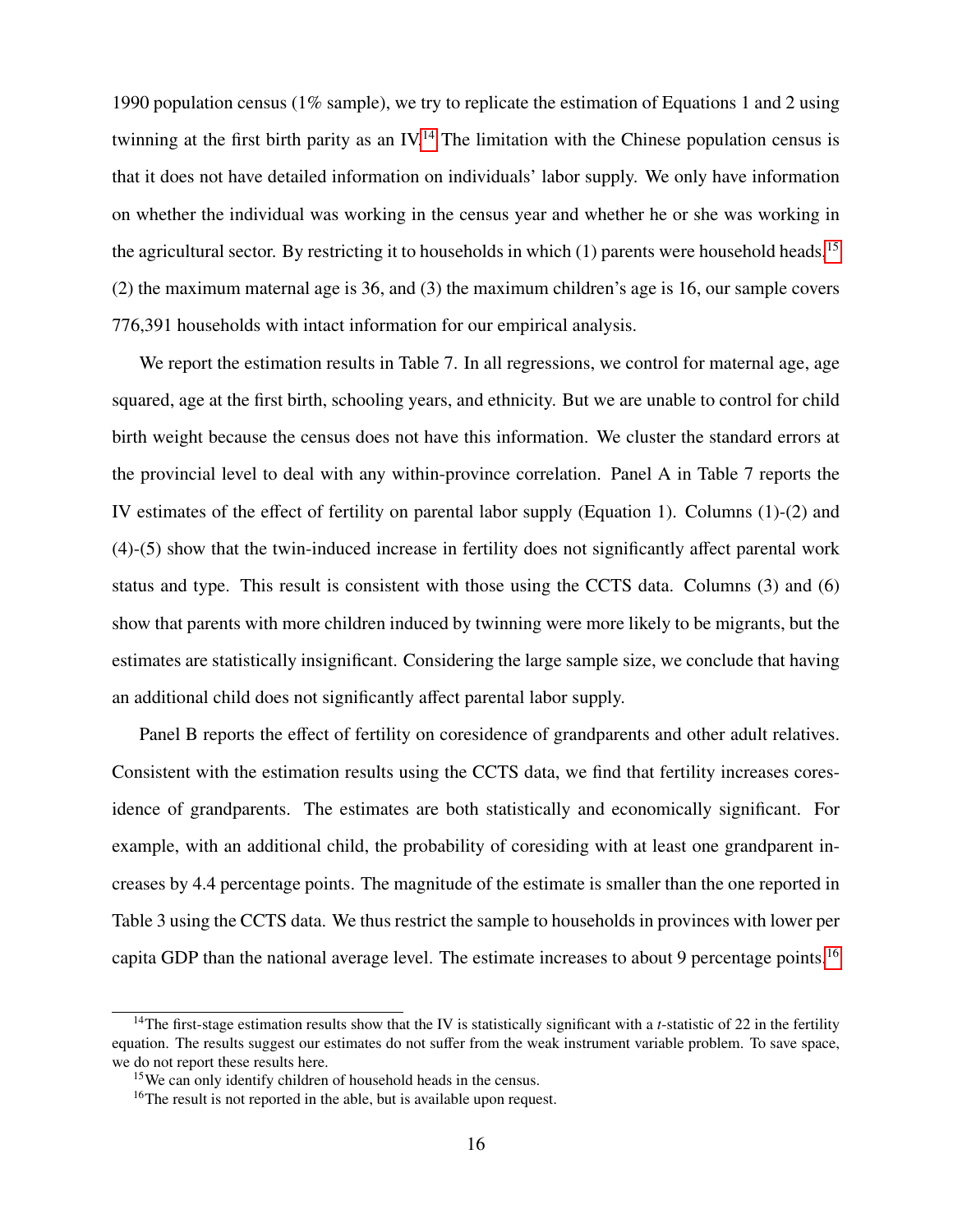Different from the results reported in Table 3, Columns (9) and (10) in Table 7 show that fertility does not significantly affect coresidence of other adult relatives.

Using the census data, we then estimate Equation 2 and report the results in Panel C of Table 7. Column (11) shows interesting results. With an additional child induced by twinning, the probability of working decreased by about 3 percentage points for mothers in families not coresiding with grandparents. The estimate of  $\beta_1$  is statistically significant at the 10% level. By contrast, the probability of working increased by almost 3 percentage points for mothers living with grandparents ( $\beta_1 + \beta_3 = 0.03$ ). The Wald test statistic is statistically significant at the 5% level, rejecting a null hypothesis that  $\beta_1 + \beta_3 = 0$ . Regarding paternal labor supply, the basic pattern reported in Column  $(11)$  remains in Column  $(15)$ . But the estimates reported in Column  $(15)$  are statistically insignificant.

Summing up the results reported in Table 7, we conclude that on one hand, the twinninginduced increase in fertility does not negatively affect parental labor supply. On the other hand, the increase in fertility significantly enhances coresidence of grandparents. The result is consistent with the one using the CCTS data. Moreover, with the increase in fertility, the probability of working increases for parents living with grandparents.

## 7 Discussion and Conclusion

This paper examines the effects of fertility on household structure and parental labor supply in rural China where extended families are prevalent. To address the endogeneity problem, we use the CCTS data. It is a unique survey on households with twin children and a comparison group of non-twin households as well. Based on this data set, although a negative correlation exists between fertility and parental labor supply, we find no evidence about the negative effects of fertility on parental labor supply by using twinning as a natural experiment. By contrast, we find that the twinning-induced increase in fertility significantly enhances the coresidence of grandparents. When we use the Chinese 1990 population census, the results main robust. In rural China, where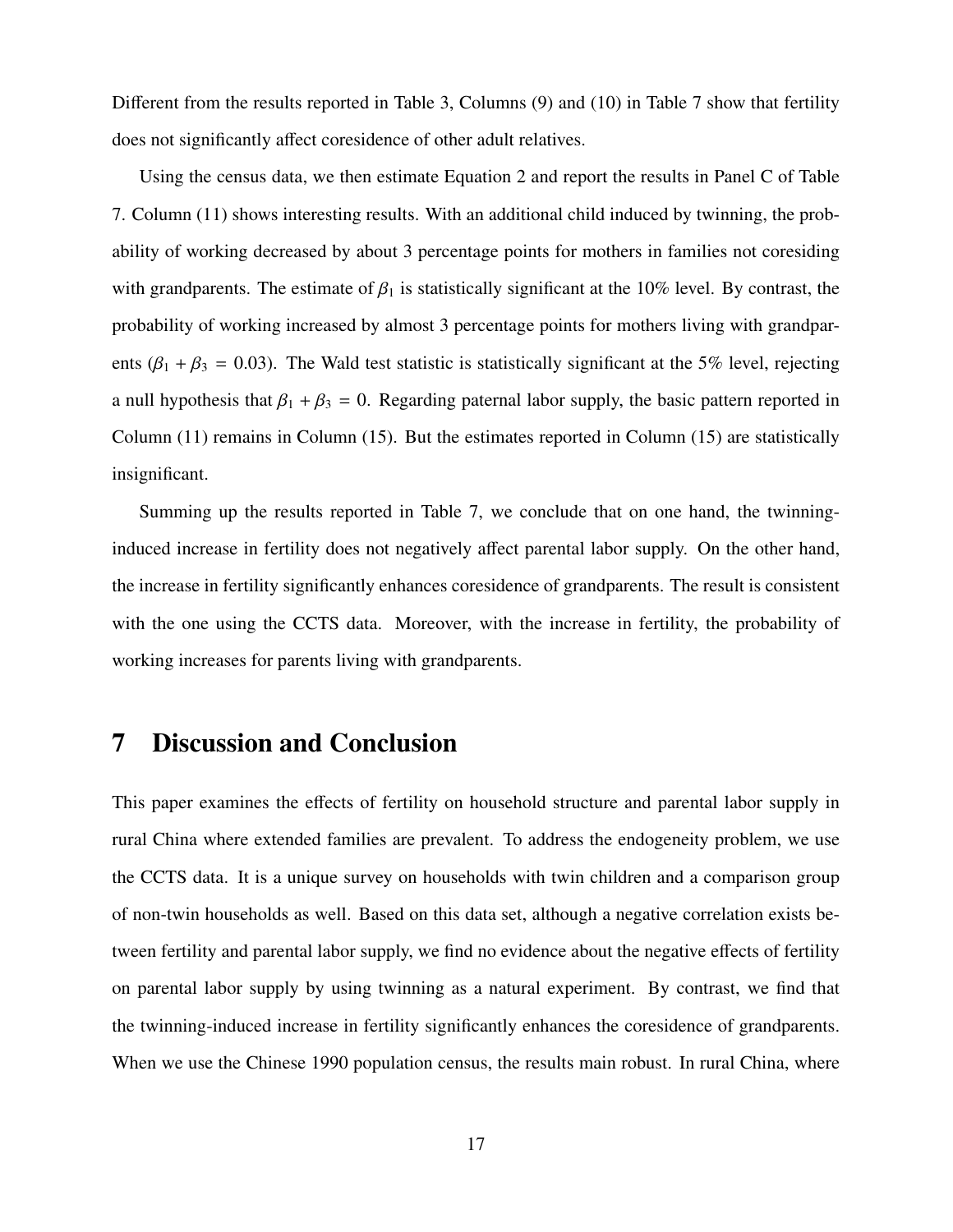extended families are prevalent, non-parental household members and especially grandparents provide childcare. Therefore, the childcare provided by grandparents mitigate the negative effects of fertility on parental labor supply.

The findings in this paper have important policy implications. The one-child policy is currently subject to heated debate in both academic research and government policy making. We show that reducing fertility cannot increase labor supply, and thus, it does not help to increase the immediate income. This finding means, in the short or medium run, that China's birth control policy may not contribute to the growth of GDP. The lower fertility might have led to better child quality, and this improved human capital will promote the economic growth of China in the long run. However, [Rosenzweig & Zhang](#page-23-6) [\(2009\)](#page-23-6) conclude that the contribution of the one-child policy in China to the development of its human capital is modest at best.

The results of our paper also shed light on the understanding of the aggregate socioeconomic changes in developing countries, in particular the comovements of fertility, household structure, labor supply, and economic development. The prevalence of extended families decreases with economic development [\(Chu & Yu, 2009\)](#page-22-5). With the decrease in extended families, fertility would have a bigger effect on labor supply. Thus, the decline of the extended family could be a factor weighing against economic development (or women's labor force participation) because it allows prime-age adults not to have to withdraw from the labor market to have children. Furthermore, the decline of extended families could be one reason fertility decreases with economic development. That is, having a child now means more parents leave the labor force because grandparents are no longer around to take care of the child while parents work. Government-subsidized childcare is needed to compensate for the negative effects of the decrease in childcare service from grandparents on parental labor supply. However, the causality could also run from the reverse direction as shown in the paper. The decrease in fertility causes the decline in extended family, because there is less demand for childcare from grandparents. In this sense, our paper is just a starting point to explore the interplays between fertility, household structure, and labor supply during the economic development process. Future research along this direction is highly desirable.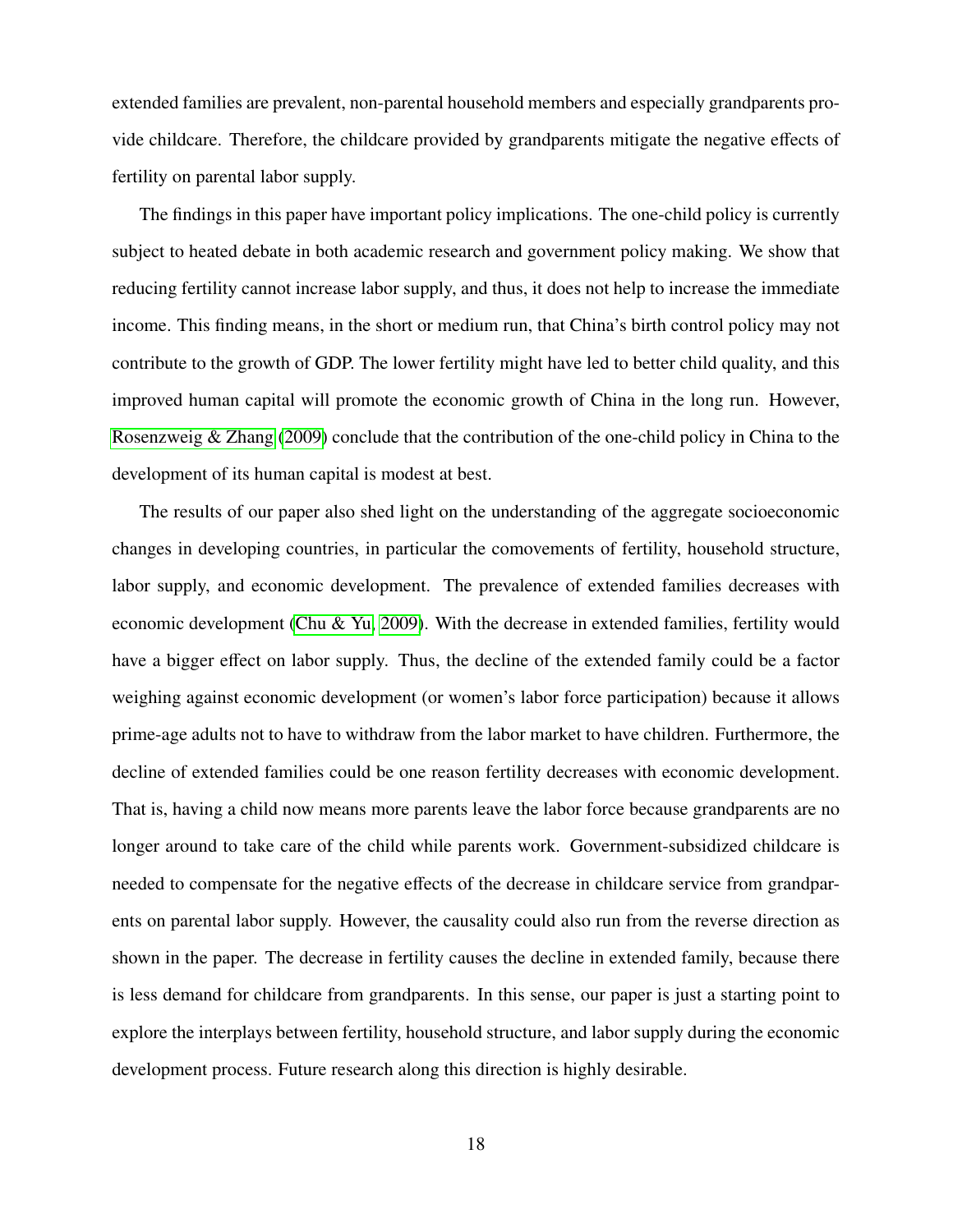# **References**

- <span id="page-21-2"></span>Aguero, Jorge M, & Marks, Mindy S. 2008. Motherhood and female labor force participation: evidence from infertility shocks. *The American Economic Review*, 500–504.
- <span id="page-21-3"></span>Aguero, Jorge M,  $\&$  Marks, Mindy S. 2011. Motherhood and female labor supply in the developing world: Evidence from infertility shocks. *Journal of Human Resources*, 46(4), 800–826.
- <span id="page-21-1"></span>Angrist, Joshua D, & Evans, William N. 1998. Children and their parents' labor supply: Evidence from exogenous variation in family size. *The American Economic Review*, 88(3), 450–477.
- <span id="page-21-10"></span>Baker, Michael, Gruber, Jonathan, & Milligan, Kevin. 2008. Universal childcare, maternal labor supply, and family well-being. *The Review of Economic Studies*, 116(4), 709–745.
- <span id="page-21-0"></span>Borjas, Gorge. 2000. *Labor Economics*. McGraw-Hill.
- <span id="page-21-9"></span>Bronars, Stephen G, & Grogger, Jeff. 1994. The economic consequences of unwed motherhood: Using twin births as a natural experiment. *The American Economic Review*, 1141–1156.
- <span id="page-21-7"></span>Browning, Martin. 1992. Children and household economic behavior. *Journal of Economic Literature*, 1434–1475.
- <span id="page-21-4"></span>Cáceres-Delpiano, Julio. 2012. Can we still learn something from the relationship between fertility and mothers employment? Evidence from developing countries. *Demography*, 49(1), 151–174.
- <span id="page-21-6"></span>Cain, Glen G. 1966. *Married women in the labor force: An economic analysis*. University of Chicago.
- <span id="page-21-5"></span>Chu, CY, Xie, Yu, & Yu, Ruoh Rong. 2011. Coresidence with elderly parents: A comparative study of southeast China and Taiwan. *Journal of Marriage and Family*, 73(1), 120–135.
- <span id="page-21-8"></span>Chu, CY, Kim, Seik, & Tsay, Wen-Jen. 2014. Coresidence with husbands parents, labor supply, and the duration to first birth. *Demography*, 51, 185–204.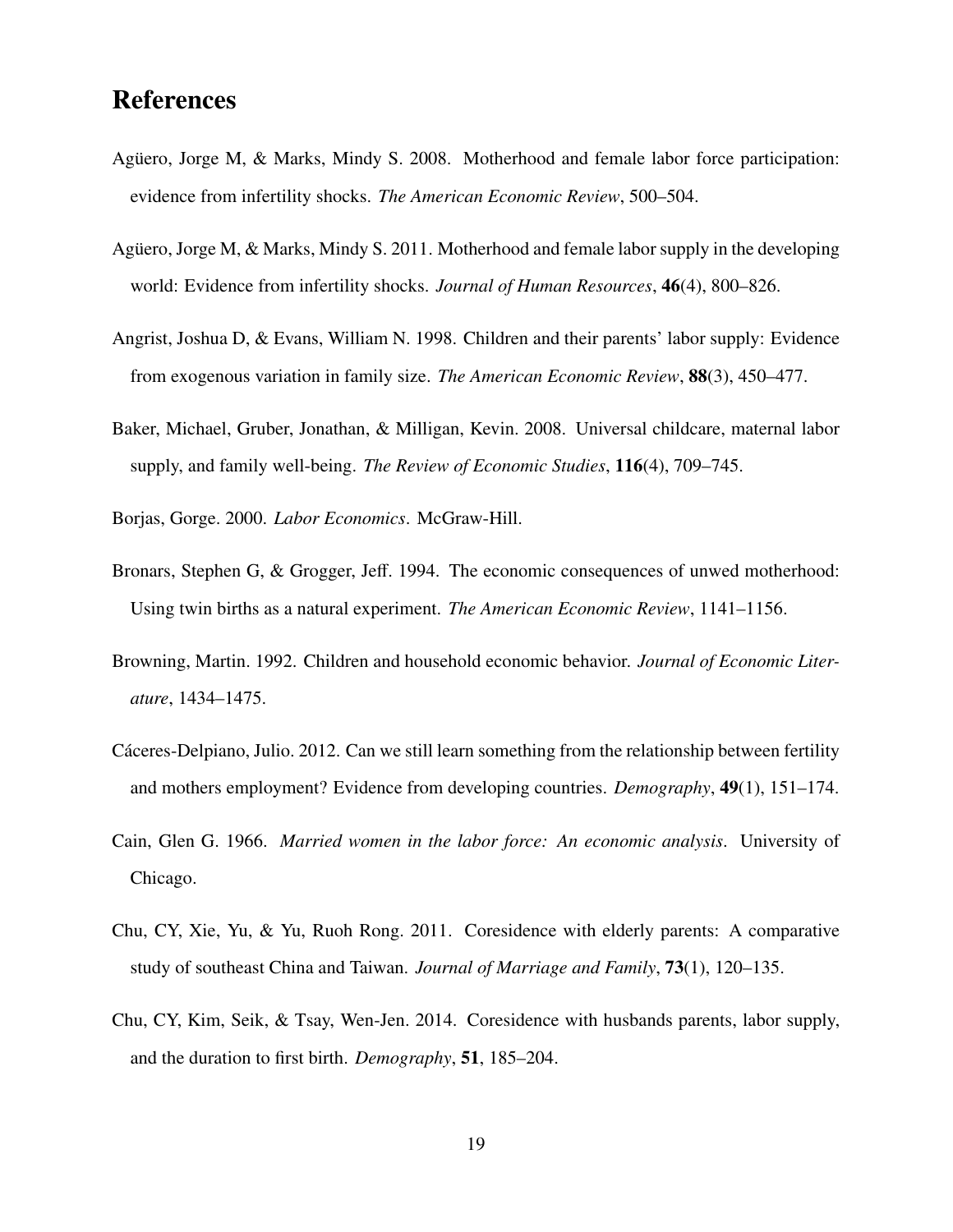- <span id="page-22-5"></span>Chu, CY Cyrus, & Yu, Ruoh-Rong. 2009. *Understanding Chinese families: A comparative study of Taiwan and southeast China*. Oxford University Press.
- <span id="page-22-3"></span>Cramer, James. 1980. Fertility and female employment: Problems of causal direction. *American Sociological Review*, 167–190.
- <span id="page-22-1"></span>Cruces, Guillermo, & Galiani, Sebastian. 2007. Fertility and female labor supply in Latin America: New causal evidence. *Labour Economics*, 14(3), 565–573.
- <span id="page-22-4"></span>Ebenstein, Avraham. 2009. When is the local average treatment close to the average? Evidence from fertility and labor supply. *Journal of Human Resources*, 44(4), 955–975.
- <span id="page-22-7"></span>Ebenstein, Avraham. 2010. The "missing girls" of China and the unintended consequences of the one child policy. *Journal of Human Resources*, 45(1), 87–115.
- <span id="page-22-8"></span>Ebenstein, Avraham. 2011. Estimating a dynamic model of sex selection in China. *Demography*, 48(2), 783–811.
- <span id="page-22-9"></span>Family Planning Commission of Yunnan Province. 2003. Regulations on population and family planning in Yunnan Province. *China Population Press*.
- <span id="page-22-2"></span>Fleisher, Belton M, & Rhodes, George F. 1979. Fertility, women's wage rates, and labor supply. *American Economic Review*, 69(1), 14–24.
- <span id="page-22-6"></span>Gong, Xiaodong, & Van Soest, Arthur. 2002. Family structure and female labor supply in Mexico City. *Journal of Human Resources*, 163–191.
- <span id="page-22-10"></span>Imbens, Guido W, & Angrist, Joshua D. 1994. Identification and estimation of local average treatment effects. *Econometrica*, 467–475.
- <span id="page-22-0"></span>Killingsworth, Mark R, & Heckman, James J. 1986. Female labor supply: A survey. *Handbook of Labor Economics*, 1, 103–204.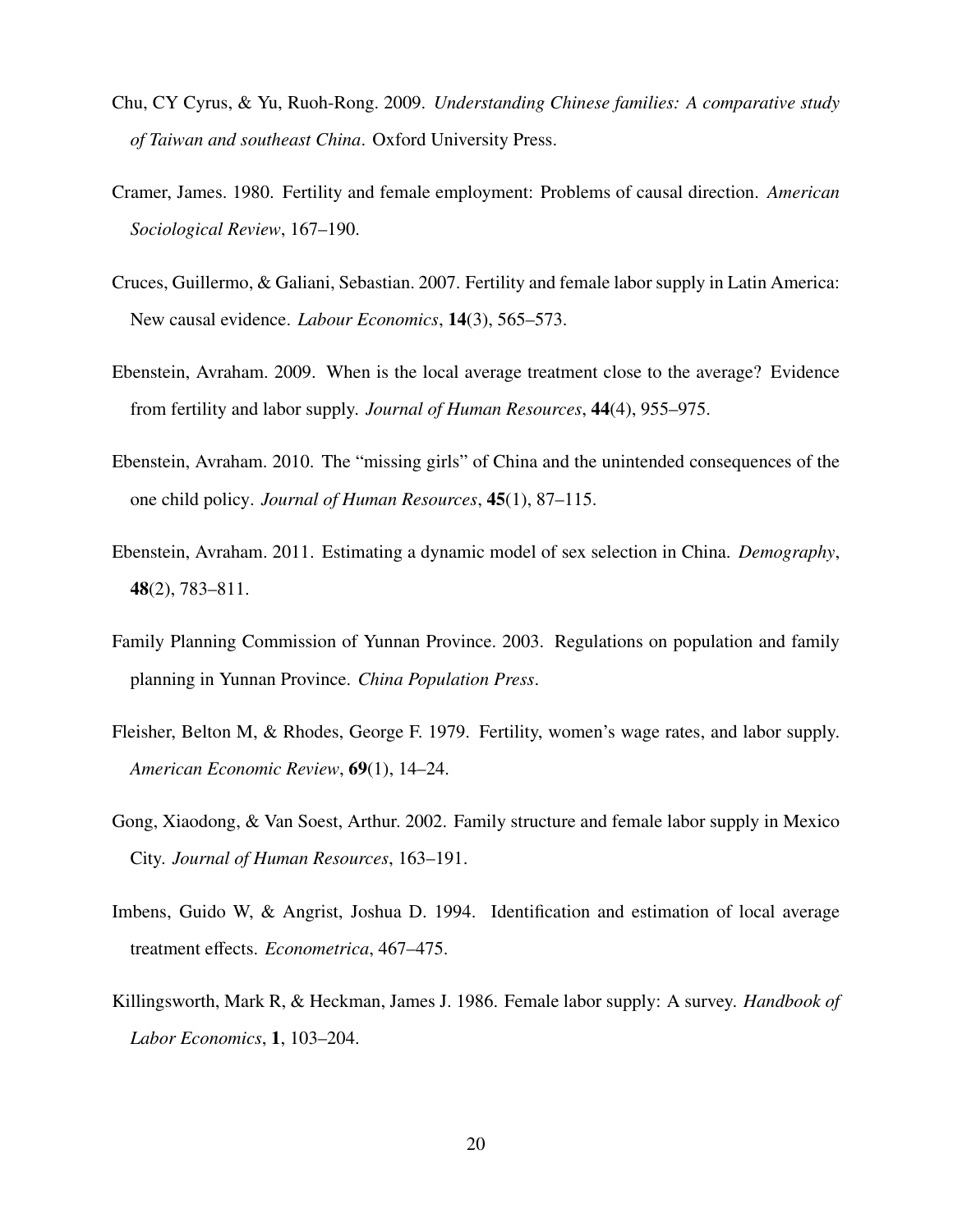- <span id="page-23-5"></span>Lefebvre, Pierre, & Merrigan, Philip. 2008. Child-care policy and the labor supply of mothers with young children: A natural experiment from Canada. *Journal of Labor Economics*, 26(3), 519–548.
- <span id="page-23-7"></span>Li, Hongbin, Yi, Junjian, & Zhang, Junsen. 2011. Estimating the effect of the one-child policy on the sex ratio imbalance in China: identification based on the difference-in-differences. *Demography*, 48(4), 1535–1557.
- <span id="page-23-9"></span>Li, Hongbin, Yi, Junjian, & Zhang, Junsen. 2013. Fertility and parental labor supply in a developing country: Identification based on a unique population policy. *Working paper*.
- <span id="page-23-3"></span>Maurer-Fazio, Margaret, Connelly, Rachel, Chen, Lan, & Tang, Lixin. 2011. Childcare, eldercare, and labor force participation of married women in urban China, 1982–2000. *Journal of Human Resources*, 46(2), 261–294.
- <span id="page-23-2"></span>Nakamura, Alice, & Nakamura, Masao. 1992. The econometrics of female labor supply and children. *Econometric Reviews*, 11(1), 1–71.
- <span id="page-23-4"></span>Posadas, Josefina, & Vidal-Fernández, Marian. 2012. Grandparents' childcare and female labor force participation. *IZA discussion paper*.
- <span id="page-23-1"></span>Rosenzweig, Mark R, & Wolpin, Kenneth I. 1980. Life-cycle labor supply and fertility: causal inferences from household models. *Journal of Political Economy*, 88(2), 328–48.
- <span id="page-23-0"></span>Rosenzweig, Mark R, & Wolpin, Kenneth I. 1985. Specific experience, household structure, and intergenerational transfers: farm family land and labor arrangements in developing countries. *The Quarterly Journal of Economics*, 961–987.
- <span id="page-23-8"></span>Rosenzweig, Mark R, & Wolpin, Kenneth I. 2000. "Natural" natural experiments. *Journal of Economic Literature*, 38(4), 827–874.

<span id="page-23-6"></span>Rosenzweig, Mark R, & Zhang, Junsen. 2009. Do population control policies induce more human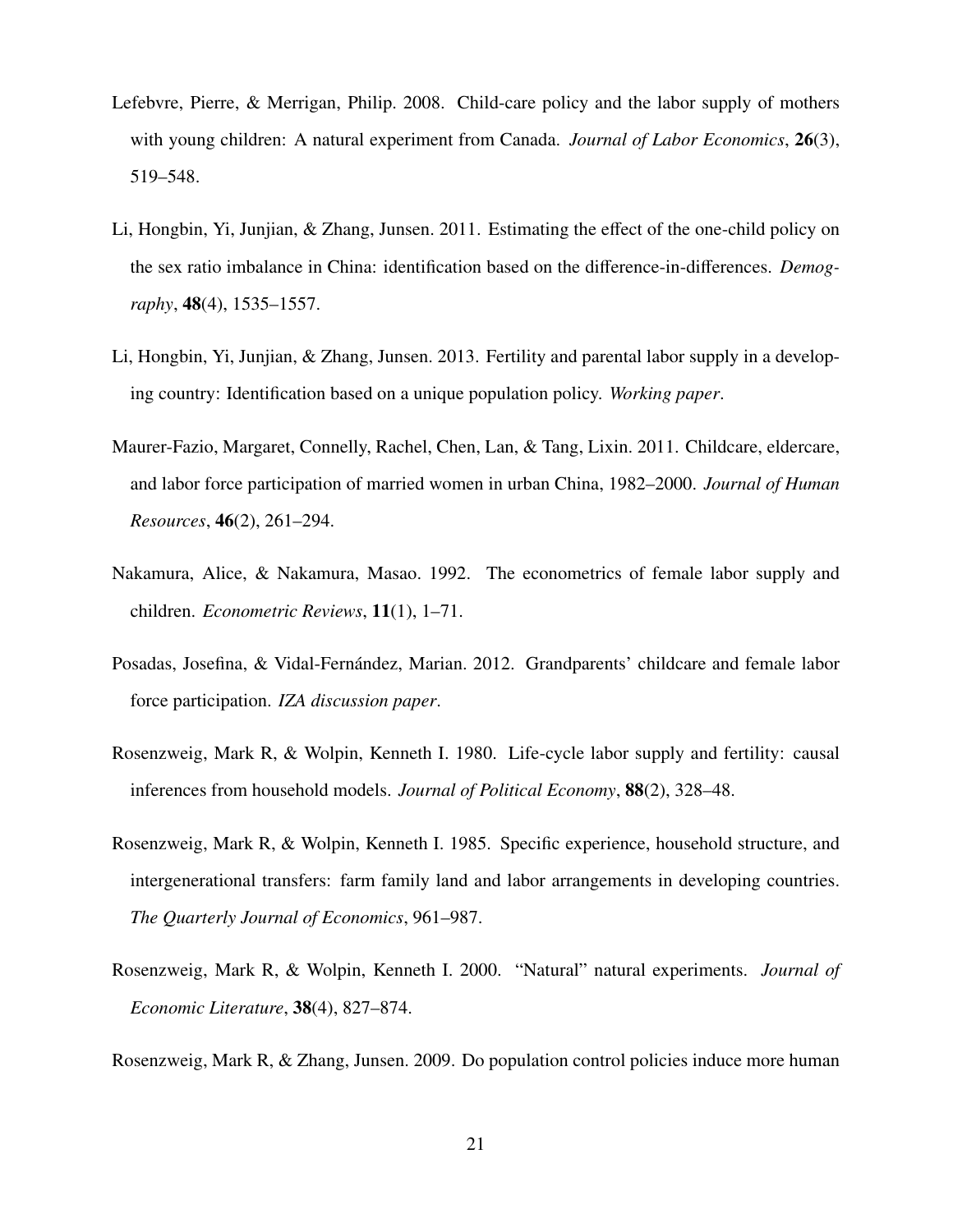capital investment? Twins, birth weight and China's one-child policy. *The Review of Economic Studies*, 76(3), 1149–1174.

- <span id="page-24-2"></span>Schultz, T Paul. 2010. Population policies, fertility, women's human capital, and child quality. *Handbook of Development Economics*, 4, 3249–3303.
- <span id="page-24-6"></span>Stock, James H, & Yogo, Motohiro. 2002. Testing for weak instruments in linear IV regression. *National Bureau of Economic Research*.
- <span id="page-24-3"></span>Tienda, Marta, & Glass, Jennifer. 1985. Household structure and labor force participation of black, Hispanic, and white mothers. *Demography*, 22(3), 381–394.
- <span id="page-24-0"></span>Willis, Robert J. 1987. What have we learned from the economics of the family? *American Economic Review*, 77(2), 68–81.
- <span id="page-24-4"></span>Wong, Rebeca, & Levine, Ruth E. 1992. The effect of household structure on womens economic activity and fertility: evidence from recent mothers in urban Mexico. *Economic Development and Cultural Change*, 41(1), 89–102.
- <span id="page-24-5"></span>Yi, Junjian, Heckman, James J, Zhang, Junsen, & Conti, Gabriella. forthcoming. Early Health Shocks, Intrahousehold Resource Allocation, and Child Outcomes. *Economic Journal*.
- <span id="page-24-1"></span>Zeng, Zhen, & Xie, Yu. 2014. The effects of grandparents on childrens schooling: Evidence from rural China. *Demography*, 51(2), 599–617.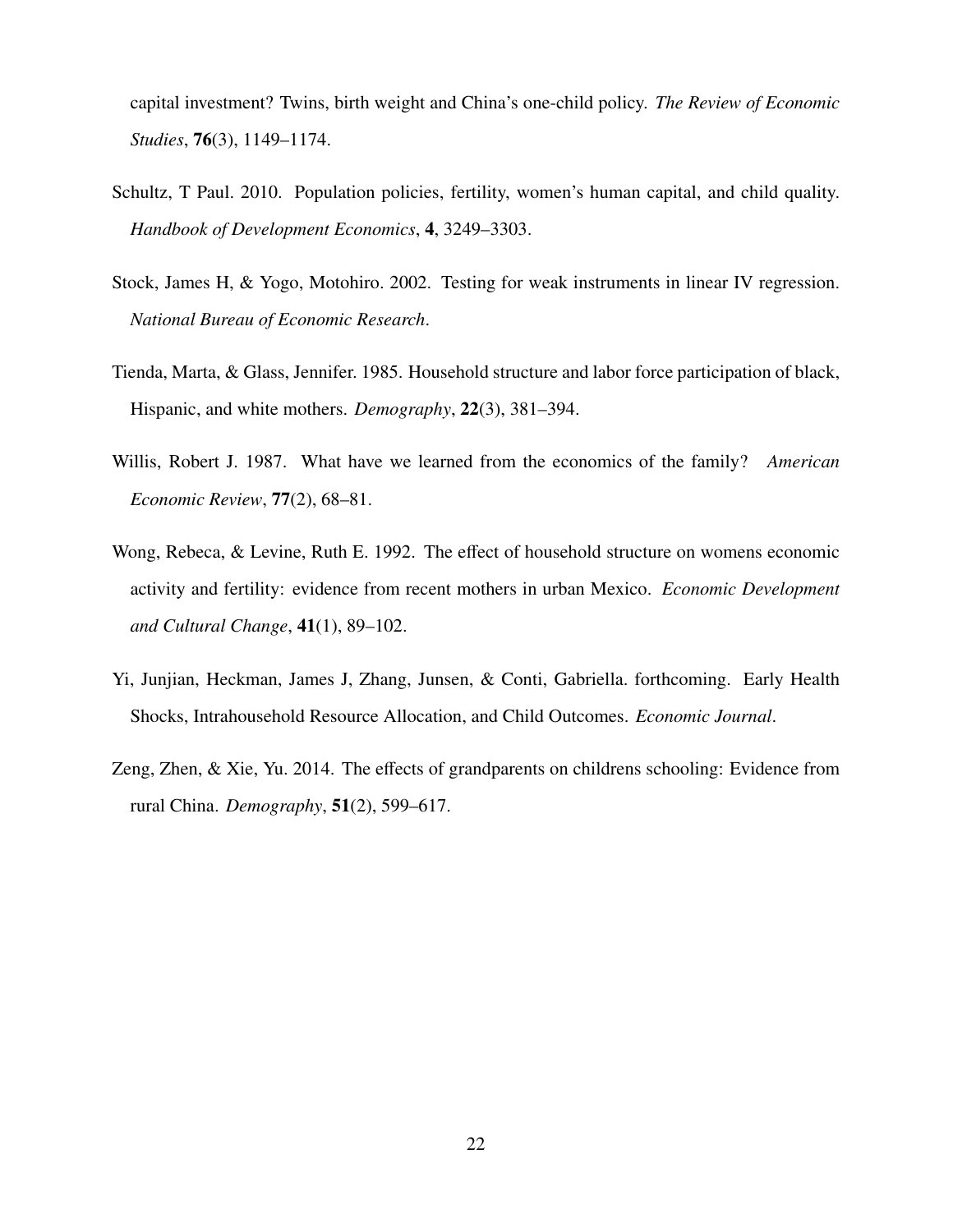|                  | No twins    | First-birth twins only | Second-birth twins only |
|------------------|-------------|------------------------|-------------------------|
|                  | (1)         | (2)                    | (3)                     |
|                  |             |                        |                         |
| One child        | 612         |                        |                         |
|                  | $(63.16\%)$ |                        |                         |
| Two children     | 355         | 650                    |                         |
|                  | (36.64)     | (93.26)                |                         |
| Three children   | 2           | 47                     | 227                     |
|                  | (0.21)      | (6.74)                 | (99.56)                 |
| Four children    |             |                        |                         |
|                  |             |                        | (0.44)                  |
| # Total families | 969         | 697                    | 228                     |
|                  | (100)       | (100)                  | (100)                   |

Table 1: Distribution of fertility in rural Kunming by twinning status

Data source: The Chinese child twin survey

Note: Percentages are in parentheses for each category (column).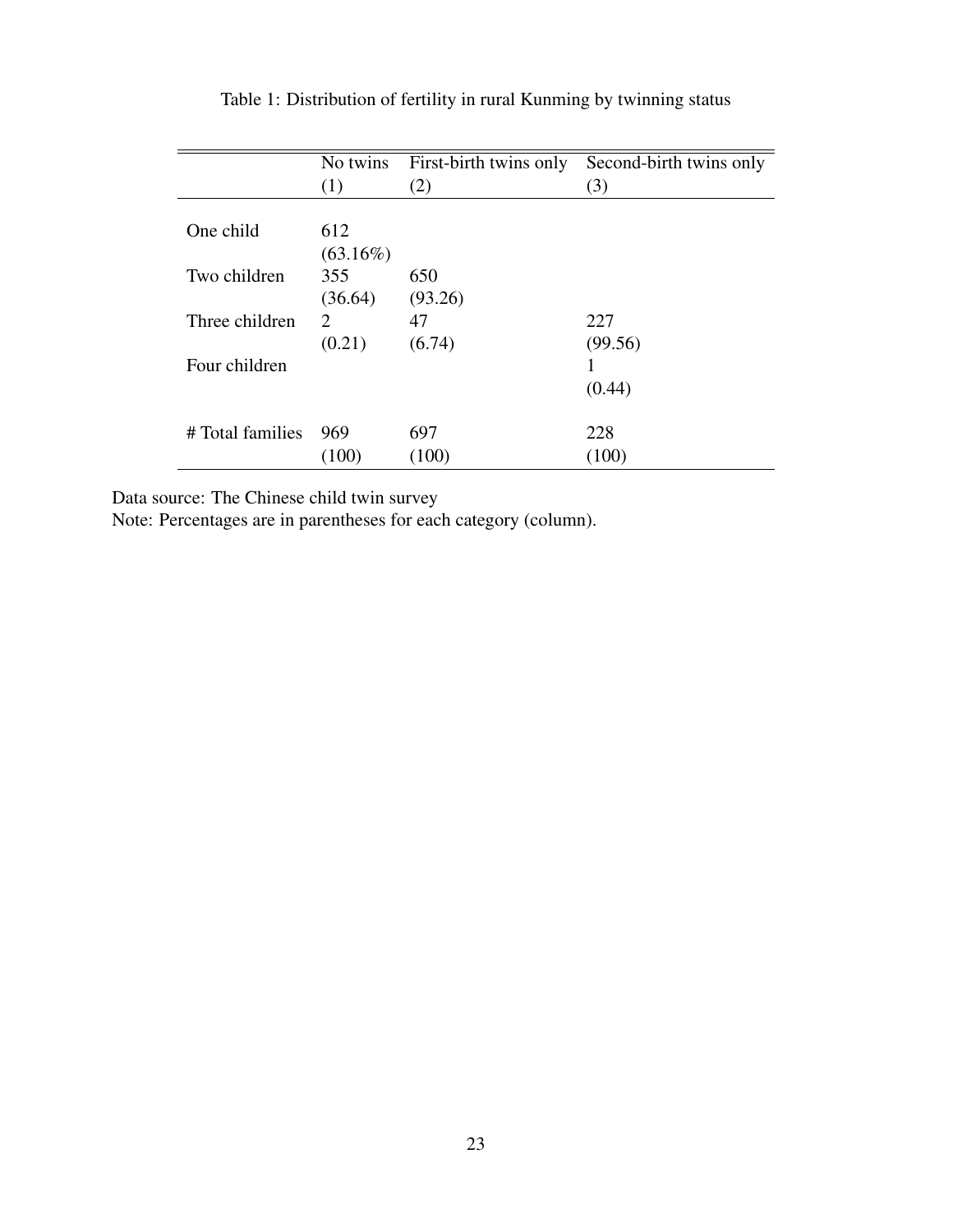|                                      | All<br>families |           |       | Non-twin<br>families |       | families  |
|--------------------------------------|-----------------|-----------|-------|----------------------|-------|-----------|
|                                      | Mean            | <b>SD</b> | Mean  | <b>SD</b>            | Mean  | <b>SD</b> |
|                                      | (1)             | (2)       | (3)   | (4)                  | (5)   | (6)       |
| <b>Maternal labor supply</b>         |                 |           |       |                      |       |           |
| Work status                          |                 |           |       |                      |       |           |
| Worked (dummy)                       | 0.78            | 0.41      | 0.79  | 0.41                 | 0.78  | 0.42      |
| Work time                            |                 |           |       |                      |       |           |
| Work time (days/month)               | 20.06           | 11.46     | 20.00 | 11.31                | 20.11 | 11.63     |
| Work time (hours/week)               | 36.69           | 23.37     | 36.50 | 22.95                | 36.89 | 23.80     |
| Work type                            |                 |           |       |                      |       |           |
| Worked on farm (dummy)               | 0.59            | 0.49      | 0.59  | 0.49                 | 0.60  | 0.49      |
| Entrepreneur (dummy)                 | 0.25            | 0.43      | 0.25  | 0.43                 | 0.26  | 0.44      |
| Migration status                     |                 |           |       |                      |       |           |
| Migrant                              | 0.03            | 0.18      | 0.02  | 0.15                 | 0.04  | 0.21      |
| Earnings                             |                 |           |       |                      |       |           |
| Earnings/month (RMB 1,000)           | 0.37            | 0.41      | 0.38  | 0.41                 | 0.36  | 0.42      |
| <b>Paternal labor supply</b>         |                 |           |       |                      |       |           |
| Work status                          |                 |           |       |                      |       |           |
| Worked (dummy)                       | 0.85            | 0.36      | 0.86  | 0.34                 | 0.83  | 0.38      |
| Work time                            |                 |           |       |                      |       |           |
| Work time (days/month)               | 21.93           | 10.30     | 22.21 | 9.81                 | 21.62 | 10.77     |
| Work time (hours/week)               | 41.34           | 21.93     | 41.54 | 20.78                | 41.13 | 23.07     |
| Work type                            |                 |           |       |                      |       |           |
| Worked on farm (dummy)               | 0.55            | 0.50      | 0.56  | 0.50                 | 0.55  | 0.50      |
| Entrepreneur (dummy)                 | 0.26            | 0.44      | 0.27  | 0.45                 | 0.24  | 0.43      |
| <b>Migration</b> status              |                 |           |       |                      |       |           |
| Migrant                              | 0.05            | 0.22      | 0.03  | 0.17                 | 0.07  | 0.25      |
| Earnings                             |                 |           |       |                      |       |           |
| Earnings/month (RMB 1,000)           | 0.60            | 0.69      | 0.64  | 0.82                 | 0.56  | 0.51      |
| <b>Household Structure</b>           |                 |           |       |                      |       |           |
| Co-residence of Grandparents (#)     | 0.22            | 0.48      | 0.12  | 0.26                 | 0.30  | 0.61      |
| Co-residence of Grandparents (dummy) | 0.18            | 0.33      | 0.11  | 0.18                 | 0.22  | 0.41      |
| Co-residence of other adult $(\#)$   | 0.01            | 0.13      | 0.01  | 0.10                 | 0.02  | 0.16      |
| Co-residence of other adult (dummy)  | 0.01            | 0.11      | 0.01  | 0.09                 | 0.02  | 0.12      |

Table 2: Descriptive statistics of variables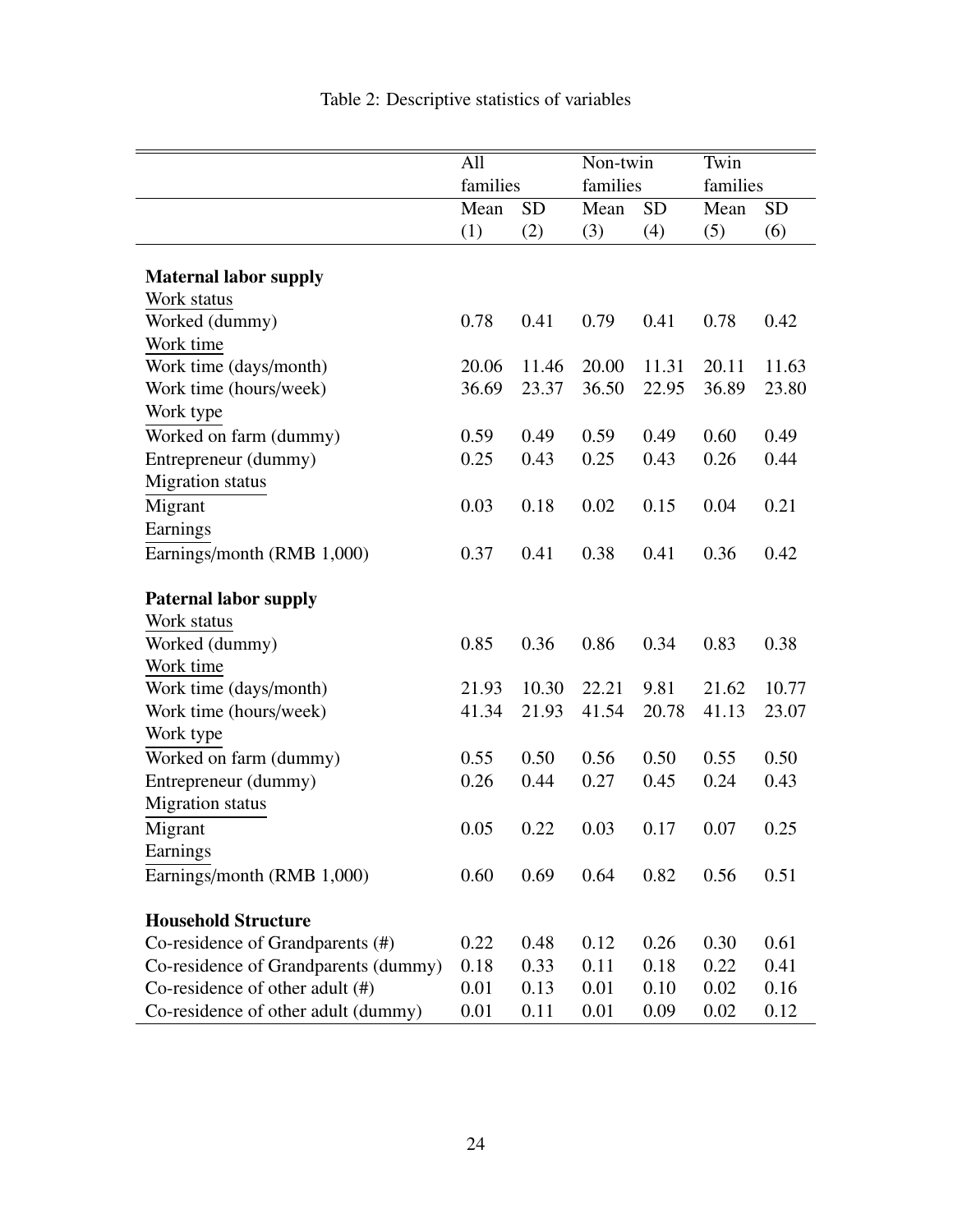|                                             | All families | Non-twin families |       | <b>Twin families</b> |       |           |
|---------------------------------------------|--------------|-------------------|-------|----------------------|-------|-----------|
|                                             | Mean         | <b>SD</b>         | Mean  | <b>SD</b>            | Mean  | <b>SD</b> |
|                                             | (1)          | (2)               | (3)   | (4)                  | (5)   | (6)       |
| <b>Maternal characteristics</b>             |              |                   |       |                      |       |           |
| Maternal age                                | 35.61        | 4.45              | 34.75 | 4.13                 | 36.51 | 4.59      |
| Materna age at first births                 | 23.91        | 3.52              | 23.48 | 3.04                 | 24.35 | 3.92      |
| Maternal schooling years                    | 7.95         | 2.90              | 8.28  | 2.90                 | 7.61  | 2.86      |
| Maternal ethnicity (Han=1)                  | 0.82         | 0.39              | 0.83  | 0.38                 | 0.80  | 0.40      |
| <b>Children characteristics</b>             |              |                   |       |                      |       |           |
| Average birth weight of children (kilogram) | 2.83         | 0.53              | 3.13  | 0.44                 | 2.51  | 0.42      |
| Average age of children in a family         | 10.96        | 3.05              | 10.45 | 3.13                 | 11.50 | 2.87      |
| Age of the eldest child in a family         | 11.70        | 3.02              | 11.27 | 2.98                 | 12.16 | 2.98      |
| Age of the youngest child in a family       | 10.34        | 3.51              | 9.64  | 3.76                 | 11.07 | 3.06      |

Table 2: Descriptive statistics of variables (cont.)

Data source: The Chinese child twin survey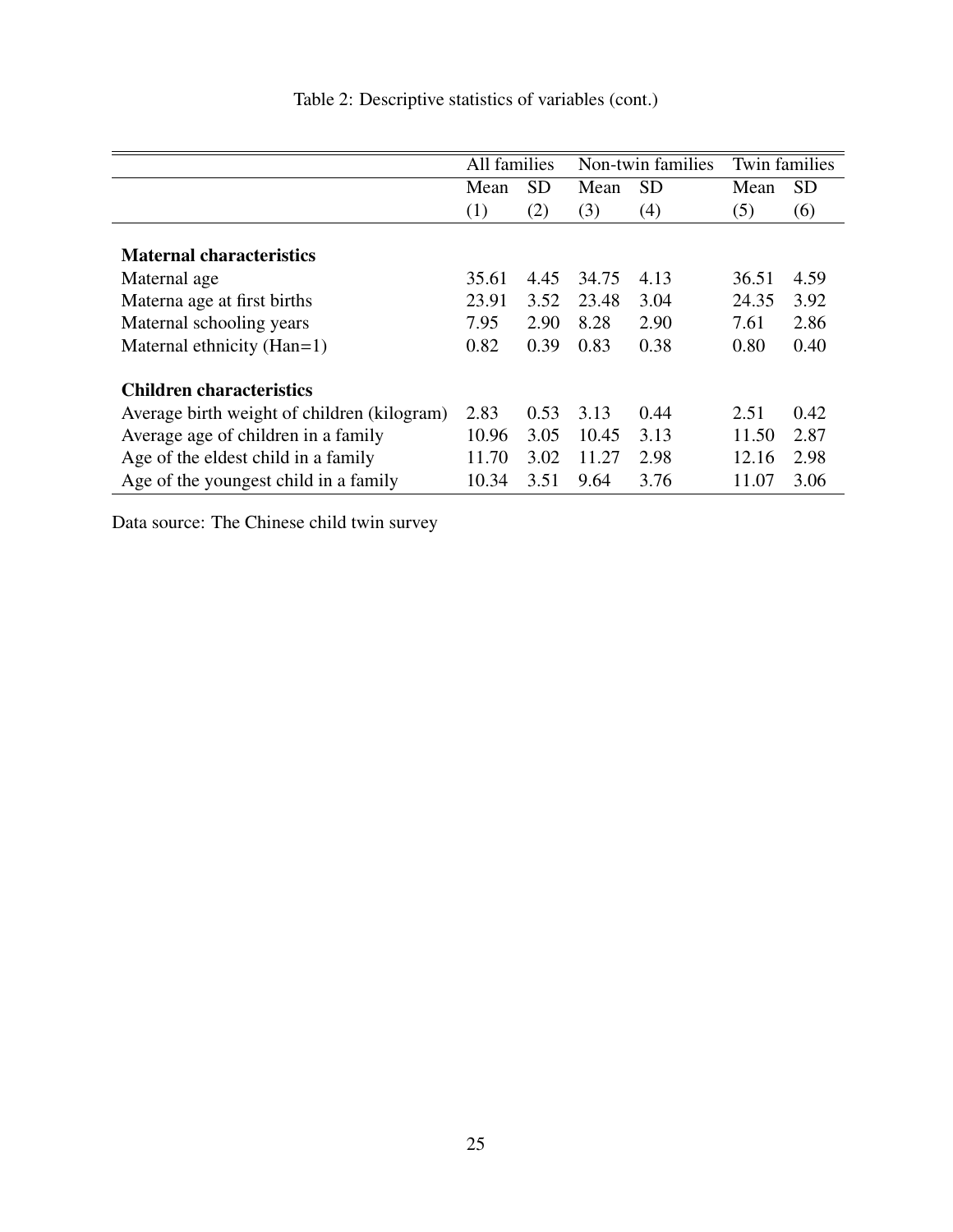|                         | OLS (Non-Twin) |             |           | IV (Non-Twin and<br>twining at 1st birth) | OLS (Non-Twin and<br>twining at 2nd birth) |            |  |
|-------------------------|----------------|-------------|-----------|-------------------------------------------|--------------------------------------------|------------|--|
|                         | Mother         | Father      | Mother    | Father                                    | Mother                                     | Father     |  |
|                         | (1)            | (2)         | (3)       | (4)                                       | (5)                                        | (6)        |  |
|                         |                |             |           |                                           |                                            |            |  |
| Work status             |                |             |           |                                           |                                            |            |  |
| Worked (dummy)          | $-0.062**$     | $-0.053**$  | 0.038     | 0.023                                     | $-0.034$                                   | $-0.020$   |  |
|                         | (2.04)         | (2.04)      | (1.08)    | (0.76)                                    | (0.80)                                     | (0.50)     |  |
| Work time               |                |             |           |                                           |                                            |            |  |
| Work time (days/month)  | $-1.392*$      | $-1.343*$   | 1.065     | 0.845                                     | $-0.464$                                   | $-0.578$   |  |
|                         | (1.65)         | (1.81)      | (1.08)    | (0.96)                                    | (0.39)                                     | (0.53)     |  |
| Work time (hours/week)  | $-2.013$       | $-1.869$    | 2.792     | 2.302                                     | $-1.898$                                   | $-1.577$   |  |
|                         | (1.17)         | (1.18)      | (1.39)    | (1.22)                                    | (0.79)                                     | (0.68)     |  |
|                         |                |             |           |                                           |                                            |            |  |
| Work type               |                |             |           |                                           |                                            |            |  |
| Worked on farm (dummy)  | 0.038          | 0.044       | $-0.057$  | $-0.059$                                  | $-0.042$                                   | $-0.014$   |  |
|                         | (1.17)         | (1.30)      | (1.40)    | (1.44)                                    | (0.90)                                     | (0.30)     |  |
| Entrepreneur (dummy)    | $-0.137***$    | $-0.146***$ | 0.060     | 0.010                                     | $0.082**$                                  | $0.076*$   |  |
|                         | (4.63)         | (4.70)      | (1.59)    | (0.26)                                    | (2.00)                                     | (1.90)     |  |
|                         |                |             |           |                                           |                                            |            |  |
| <b>Migration</b> status |                |             |           |                                           |                                            |            |  |
| Migrant                 | $-0.034***$    | $-0.022**$  | $0.036**$ | $0.057***$                                | $0.046***$                                 | $0.056***$ |  |
|                         | (3.36)         | (1.99)      | (2.41)    | (2.96)                                    | (2.74)                                     | (2.72)     |  |
|                         |                |             |           |                                           |                                            |            |  |
| Earnings                |                |             |           |                                           |                                            |            |  |
| Earnings/month          | $-0.069***$    | $-0.066$    | $0.083**$ | $-0.000$                                  | $-0.001$                                   | $-0.026$   |  |
| (RMB 1,000)             | (2.84)         | (1.28)      | (2.46)    | (0.01)                                    | (0.02)                                     | (0.35)     |  |
|                         |                |             |           |                                           |                                            |            |  |
| # Families              | 969            | 969         | 1,666     | 1,666                                     | 582                                        | 582        |  |

#### Table 3: OLS and IV estimates of fertility and parental labor supply

Data source: The Chinese child twin survey

Note: Each cell reports the estimate of  $\alpha_1$  in Equation 1 from a separate regression. We control for children's average birth weight and maternal age, age squared, age at the first birth, schooling years, and ethnicity in all regressions. Columns (1) and (2) include the non-twin households; Columns (3) and (4) include both non-twin households and households with twin children at the first birth parity only; and Columns (5) and (6) include both non-twin households with exactly two children and twin households with exact three children twinning at the second birth parity. Heteroskedasticity-robust *t*-statistics are in parentheses. \*\*\*  $p < 0.01$ , \*\*  $p < 0.05$ , \*  $p < 0.1$ .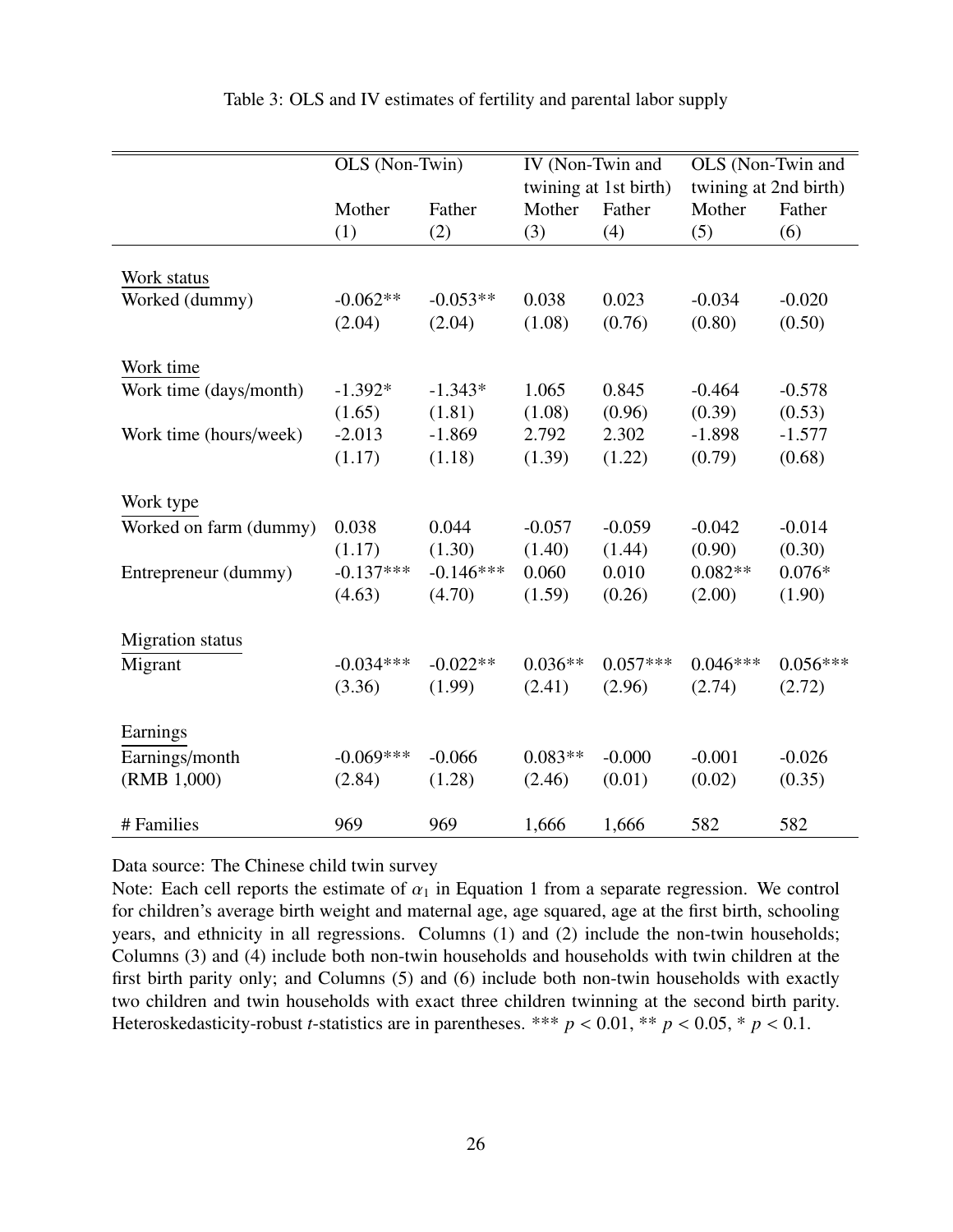|                                 | Dependent variable: # children |             |  |  |  |
|---------------------------------|--------------------------------|-------------|--|--|--|
|                                 | (1)                            | (2)         |  |  |  |
|                                 |                                |             |  |  |  |
| Twinning                        | $0.697***$                     | $0.704***$  |  |  |  |
|                                 | $(38.05)$ $(39.13)$            |             |  |  |  |
| Maternal age                    |                                | 0.009       |  |  |  |
|                                 |                                | (0.46)      |  |  |  |
| Maternal age squared/100        |                                | 0.009       |  |  |  |
|                                 |                                | (0.35)      |  |  |  |
| Maternal age at the first birth |                                | $-0.032***$ |  |  |  |
|                                 |                                | (7.72)      |  |  |  |
| Maternal schooling years        |                                | $-0.024***$ |  |  |  |
|                                 |                                | (7.94)      |  |  |  |
| Maternal ethnicity $(Han=1)$    |                                | $-0.153***$ |  |  |  |
|                                 |                                | (5.52)      |  |  |  |
|                                 |                                |             |  |  |  |
| Durbin-Wu-Hausman tests         |                                |             |  |  |  |
| $\chi^2$ -statistics            |                                | 0.80        |  |  |  |
| $p$ -values                     |                                | 0.37        |  |  |  |
|                                 |                                |             |  |  |  |
| Observations                    | 1,666                          | 1,666       |  |  |  |
| R-squared                       | 0.418                          | 0.476       |  |  |  |

Table 4: OLS Estimates of the determinants of fertility

Data source: The Chinese child twin survey

Note: The sample includes non-twin households and households with twin children at the first birth parity only. The null hypothesis of the Durbin-Wu-Hausman test reported in Column (2) is that the estimated coefficients on twinning are the same between Columns (1) and (2). Heteroskedasticityrobust *t*-statistics are in parentheses. \*\*\*  $p < 0.01$ , \*\*  $p < 0.05$ , \*  $p < 0.1$ .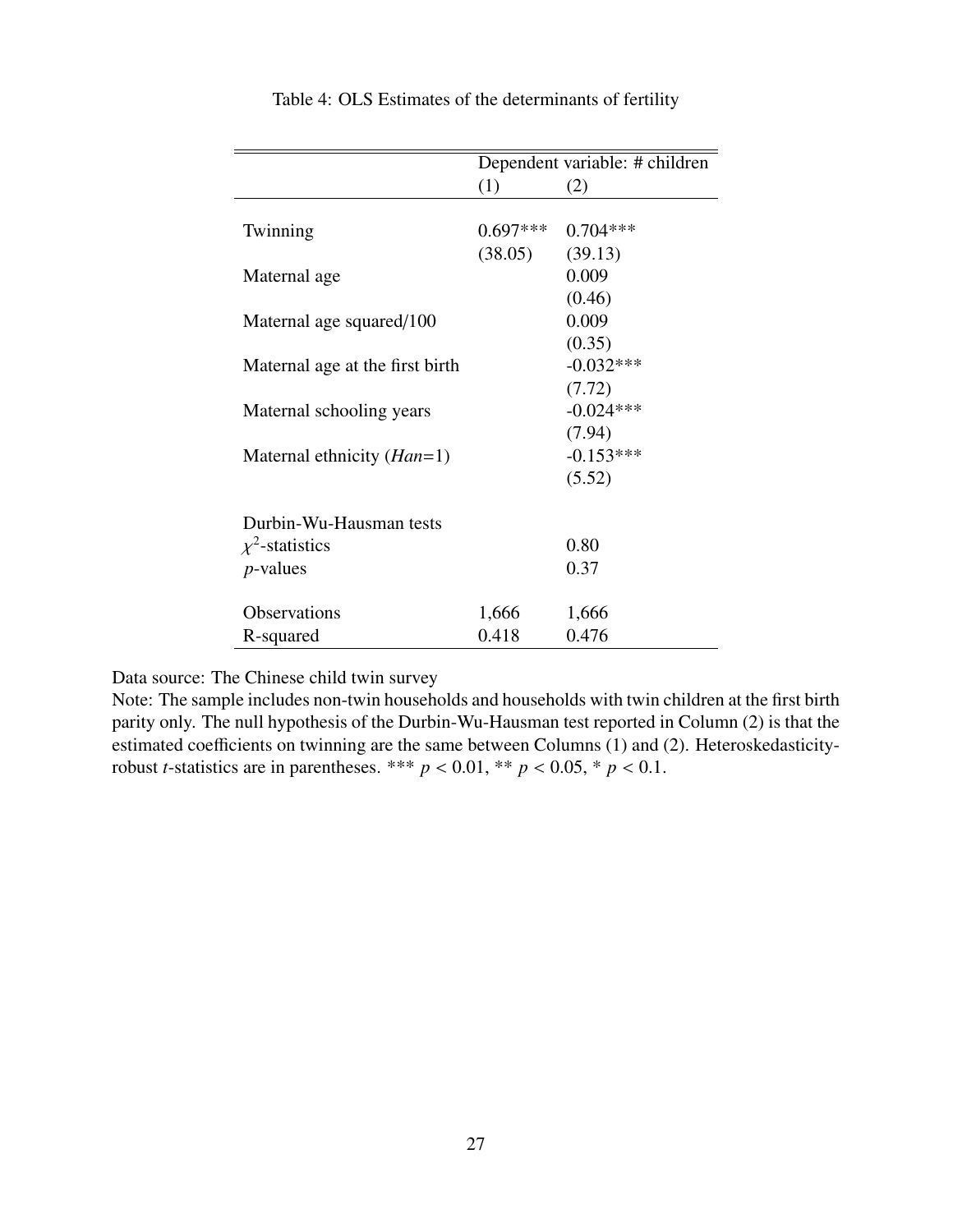|                              | OLS (Non-Twin) | IV (Non-Twin and<br>twining at 1st birth) | OLS (Non-Twin and<br>twining at 2nd birth) |
|------------------------------|----------------|-------------------------------------------|--------------------------------------------|
|                              | (1)            | (2)                                       | (3)                                        |
| Co-residence of Grandparents | 0.002          | $0.400***$                                | $0.202***$                                 |
| (# )                         | (0.08)         | (9.11)                                    | (4.66)                                     |
| Co-residence of Grandparents | 0.000          | $0.285***$                                | $0.152***$                                 |
| (dummy)                      | (0.01)         | (9.39)                                    | (4.75)                                     |
| Co-residence of other adult  | 0.001          | $0.032**$                                 | 0.022                                      |
| $(\#)$                       | (0.14)         | (2.44)                                    | (1.60)                                     |
| Co-residence of other adult  | 0.004          | $0.026***$                                | $0.016*$                                   |
| (dummy)                      | (0.67)         | (2.76)                                    | (1.81)                                     |
| # Families                   | 969            | 1,666                                     | 582                                        |

#### Table 5: OLS and IV estimates of fertility and household structure

Data source: The Chinese child twin survey

Note: Each cell reports the estimate of  $\alpha_1$  in Equation 1 from a separate regression. We control for children's average birth weight and maternal age, age squared, age at the first birth, schooling years, and ethnicity in all regressions. Column (1) includes the non-twin households; Column (2) includes both non-twin households and households with twin children at the first birth parity only; and Column (3) includes both non-twin households with exactly two children and twin households with exact three children twinning at the second birth parity. Heteroskedasticity-robust *t*-statistics are in parentheses. \*\*\*  $p < 0.01$ , \*\*  $p < 0.05$ , \*  $p < 0.1$ .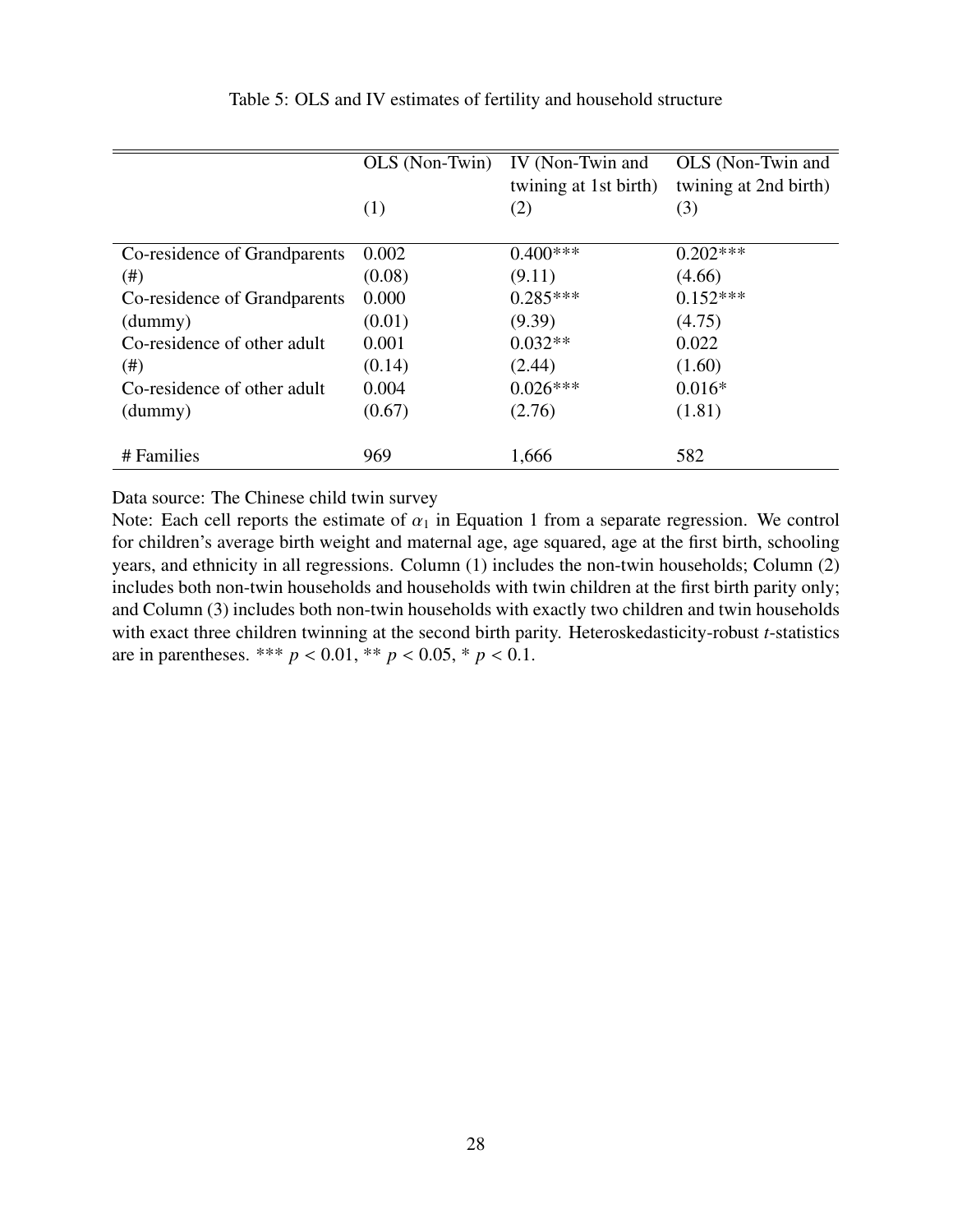|                    |                                              | Mother<br>(1)   | IV (Non-Twin and<br>twining at 1st birth)<br>Father<br>(2) | Mother<br>(3)      | OLS (Non-Twin and<br>twining at 2nd birth)<br>Father<br>(4) |
|--------------------|----------------------------------------------|-----------------|------------------------------------------------------------|--------------------|-------------------------------------------------------------|
| Dependent variable | Independent<br>variables                     |                 |                                                            |                    |                                                             |
| Work status        |                                              |                 |                                                            |                    |                                                             |
| Worked (dummy)     | # Children                                   | 0.036<br>(0.99) | 0.021<br>(0.65)                                            | $-0.040$<br>(0.86) | $-0.025$<br>(0.59)                                          |
|                    | # Children * co-residence<br>of grandparents | 0.030<br>(0.24) | 0.065<br>(0.58)                                            | $-0.006$<br>(0.56) | $-0.007$<br>(0.06)                                          |
| Work time          |                                              |                 |                                                            |                    |                                                             |
| Work time          | # Children                                   | 0.754           | 0.625                                                      | $-0.754$           | $-0.624$                                                    |
| (days/month)       |                                              | (0.73)          | (0.67)                                                     | (0.59)             | (0.52)                                                      |
|                    | # Children * co-residence                    | 3.984           | 4.723                                                      | 1.451              | 0.654                                                       |
|                    | of grandparents                              | (1.13)          | (1.47)                                                     | (0.41)             | (0.19)                                                      |
| Work time          | # Children                                   | 2.314           | 1.711                                                      | $-1.997$           | $-1.255$                                                    |
| (hours/week)       |                                              | (1.10)          | (0.86)                                                     | (0.77)             | (0.50)                                                      |
|                    | # Children * co-residence                    | 4.219           | 7.521                                                      | $-2.451$           | $-2.439$                                                    |
|                    | of grandparents                              | (0.60)          | (1.18)                                                     | (0.32)             | (0.35)                                                      |
| Work type          |                                              |                 |                                                            |                    |                                                             |
| Worked on farm     | # Children                                   | $-0.061$        | $-0.061$                                                   | $-0.048$           | $-0.026$                                                    |
| (dummy)            |                                              | (1.44)          | (1.41)                                                     | (0.96)             | (0.50)                                                      |
|                    | # Children * co-residence                    | 0.016           | 0.018                                                      | $-0.004$           | 0.058                                                       |
|                    | of grandparents                              | (0.87)          | (1.05)                                                     | (0.02)             | (0.37)                                                      |
| Entrepreneur       | # Children                                   | $0.071*$        | 0.012                                                      | $0.079*$           | $0.070*$                                                    |
| (dummy)            |                                              | (1.76)          | (0.29)                                                     | (1.81)             | (1.65)                                                      |
|                    | # Children * co-residence                    | 0.108           | 0.100                                                      | 0.045              | 0.070                                                       |
|                    | of grandparents                              | (1.01)          | (0.82)                                                     | (0.35)             | (0.54)                                                      |

Table 6: IV and OLS estimates of fertility, household structure, and parental labor supply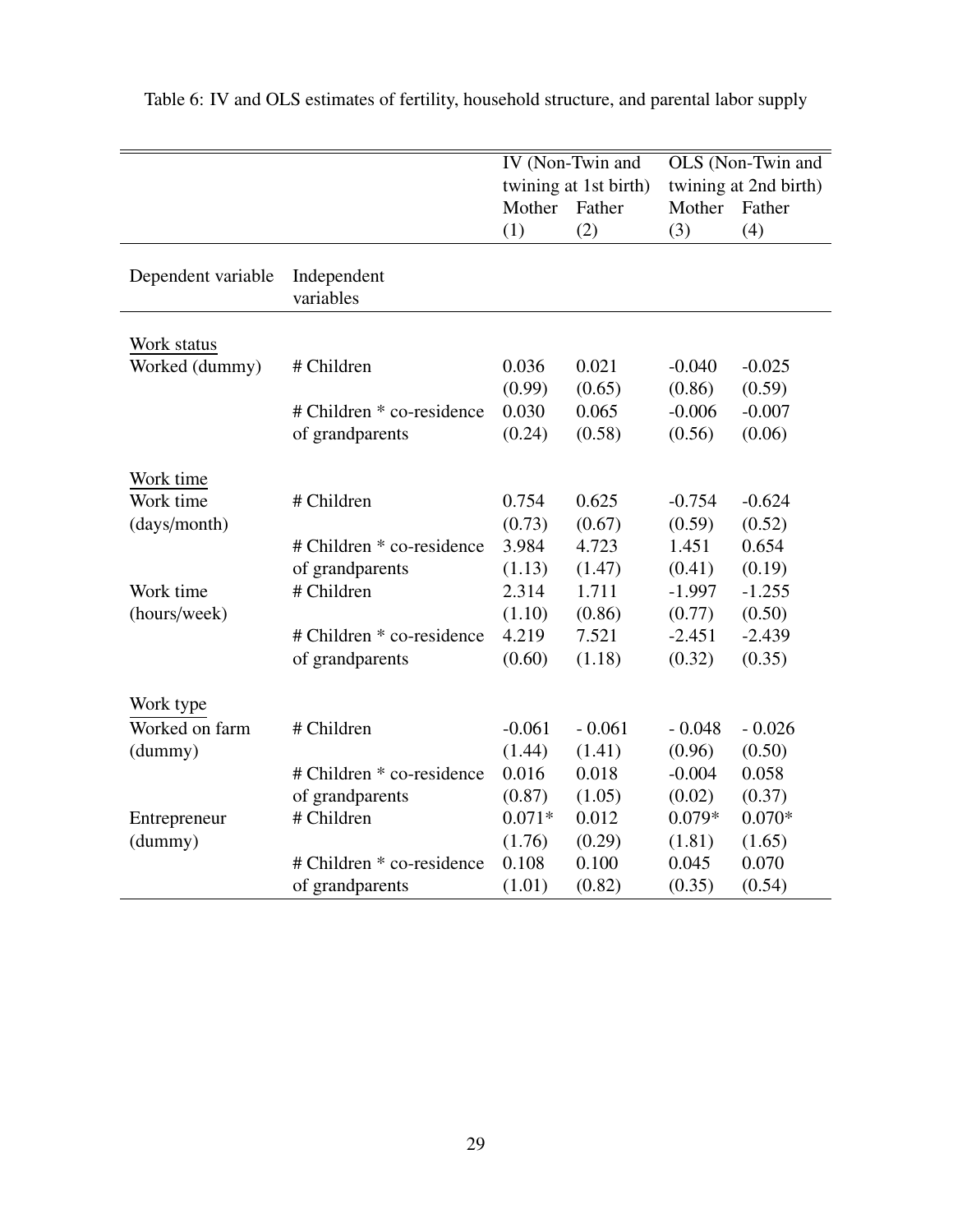|                         |                           | IV (Non-Twin and<br>twining at 1st birth) |           |           | OLS (Non-Twin and<br>twining at 2nd birth) |
|-------------------------|---------------------------|-------------------------------------------|-----------|-----------|--------------------------------------------|
|                         |                           | Mother                                    | Father    | Mother    | Father                                     |
|                         |                           | (1)                                       | (2)       | (3)       | (4)                                        |
|                         |                           |                                           |           |           |                                            |
| Dependent variable      | Independent               |                                           |           |           |                                            |
|                         | variables                 |                                           |           |           |                                            |
|                         |                           |                                           |           |           |                                            |
| <b>Migration</b> status |                           |                                           |           |           |                                            |
| Migrant                 | # Children                | 0.023                                     | $0.045**$ | $0.039**$ | $0.065***$                                 |
|                         |                           | (1.52)                                    | (2.22)    | (2.28)    | (2.81)                                     |
|                         | # Children * co-residence | 0.051                                     | 0.053     | 0.044     | $-0.034$                                   |
|                         | of grandparents           | (0.90)                                    | (0.87)    | (1.02)    | (1.14)                                     |
|                         |                           |                                           |           |           |                                            |
| Earnings                |                           |                                           |           |           |                                            |
| Earnings/month          | # Children                | $0.072**$                                 | $-0.030$  | $-0.024$  | $-0.045$                                   |
| (RMB 1,000)             |                           | (2.22)                                    | (0.57)    | (0.78)    | (0.59)                                     |
|                         | # Children * co-residence | 0.074                                     | 0.008     | $0.152**$ | 0.157                                      |
|                         | of grandparents           | (0.78)                                    | (0.03)    | (2.15)    | (0.98)                                     |
|                         |                           |                                           |           |           |                                            |
| # Families              |                           | 1,666                                     | 1,666     | 582       | 582                                        |

Table 6: IV and OLS estimates of fertility, household structure, and parental labor supply (cont.)

Data source: The Chinese child twin survey

Note: For each dependent variable listed in the left column, we report the estimates of  $\beta_1$  and  $\beta_3$  in Equation 2 by sample and parent. Other covariates include children's average birth weight, coresidence of grandparents, and maternal age, age squared, age at the first birth, schooling years, and ethnicity in all regressions. Columns (1) and (2) include both non-twin households and households with twin children at the first birth parity only. Columns (3) and (4) include both non-twin households with exactly two children and twin households with exactly three children twinning at the second birth parity. Heteroskedasticity-robust *t*-statistics are in parentheses. \*\*\*  $p < 0.01$ , \*\*  $p < 0.05$ ,  $\frac{*}{p} < 0.1$ .